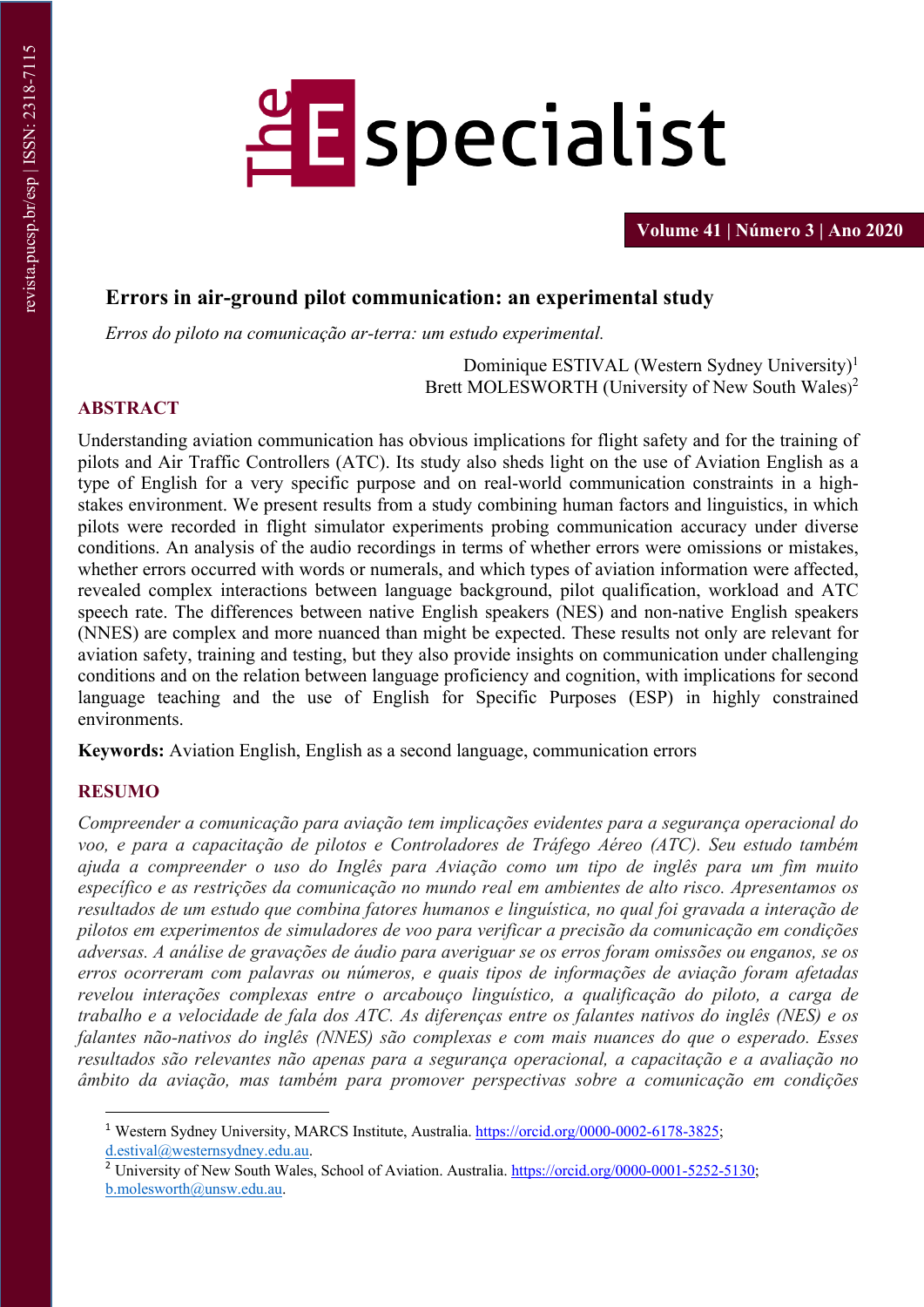

*desafiadoras, e sobre a relação entre proficiência linguística e cognição, com implicações para o ensino de segunda língua e o uso de Inglês para Fins Específicos (ESP) em ambientes altamente restritivos.*

**Palavras-chave**: *Inglês para aviação, inglês como segunda língua, erros de comunicação*

#### **1. The language of aviation and communication errors**

Aviation is one of the safest modes of transportation but incidents still occur, with miscommunication often cited as a contributing factor in both commercial and general aviation. For instance, when a McDonnell Douglas MD-87 collided during take-off with a Cessna Citation 525-A at Milano Linate airport in 2001, the Cessna pilot who entered the runway without clearance seems to have been confused by the instructions given by ATC (AGENZIA NAZIONALE PER LA SICUREZZA DEL VOLO, 2004). The study presented here focuses on the types of error found in air-ground communications, between pilots and Air Traffic Control (ATC), and more specifically in single pilot general aviation operations. While the term 'aviation communication' refers to any type of communication used in aviation, including light signals, marshalling gestures or navigation aids, the term *aviation language* refers to the use of a natural language – English among others – in aviation (ESTIVAL; FARRIS; MOLESWORTH, 2016; BOROWSKA, 2017). We are here interested in communication with language, but it is important to note that some information elements communicated in aviation can be transmitted via other means – for instance, the current altitude is also transmitted via the transponder. Information 'items' such as altitude, heading or call-sign are the basic building blocks of aviation communication.

A number of factors make communication more difficult in the aviation environment: noise, time pressure, quantity of information, and radio physical constraints. Because communication is crucial to aviation safety, aviation communication was standardised and codified very early to mitigate those factors and to avoid ambiguity. With the increased internationalisation of aviation, the international body responsible for aviation safety, the International Civil Aviation Organization (ICAO), established English as the international language of aviation in the late 1940s (BIESWANGER, 2016; MODER, 2013). Following the widely reported *communication clashes* of Cushing (1994), English Language Proficiency was mandated for all aviation professionals from 2003 (ICAO, 2016). Importantly, Aviation English covers not only "communications which involve 'standard phraseology' – a prescribed, highly constrained set of phrases to be used insofar as possible in all radiotelephonic communications between controllers and pilots – but also communications which involve the use of natural English or 'plain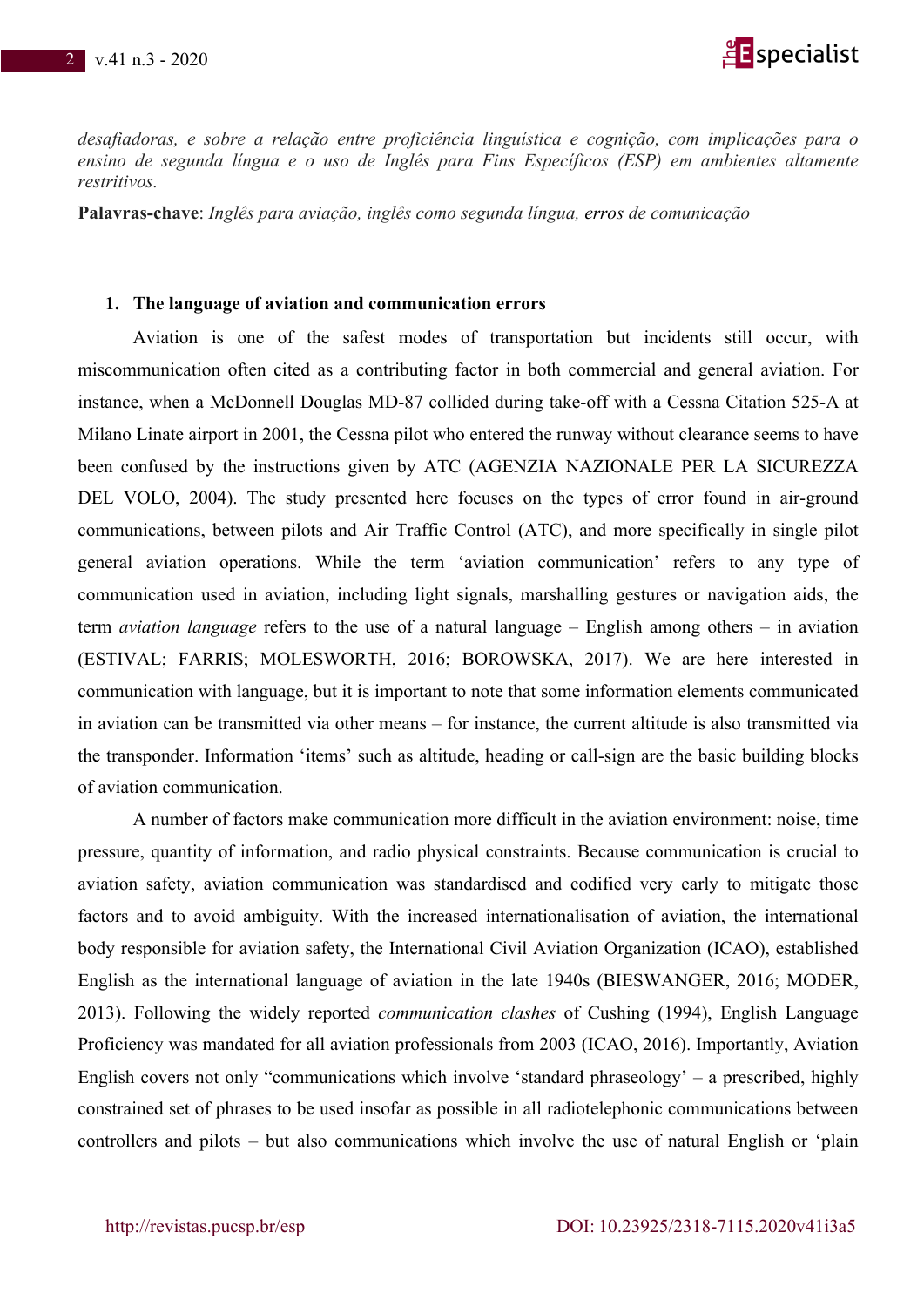

language'" (ESTIVAL; FARRIS; MOLESWORTH, 2016; p. 2). Aviation English is thus one variety of English for Specific Purposes (ESP).

We do not attempt to present here a complete overview of the substantial research over the past decades investigating the issues of language-related miscommunication in aviation (see inter alia GOGUEN; LINDE, 1983; CARDOSI, 1993; MORROW; LEE; RODVOLD, 1993; MODER, 2013; PRINZO, 2008; MORROW; RODVOLD, 1998; BIESWANGER, 2013). From an ESP perspective what is important is that since 2003 many countries have implemented English language training and testing but that English proficiency can still be an issue. For instance, after a China Eastern Airlines Airbus A330-200, with 245 people on board, took off without clearance from Osaka Kansai in 2011, the airline announced it would improve the English training of its pilots, prompting speculations about the causes of the misunderstanding.3 In spite of ICAO's efforts, the ability of pilots to use Aviation English is still questioned and has been the subject of a number of studies and reports (e.g. EUROCONTROL, 2006b; KIM; BILLINGTON, 2016; KIM; ELDER, 2009; TIEWTRAKUL; FLETCHER, 2010). Looking at commercial aviation, Tiewtrakul and Fletcher (2010) found that pilots failed to understand 79 out of 312 ATC messages at Bangkok International Airport, and that miscommunication between Thai ATC and non-native English speaking (NNES) foreign pilots was consistently higher than with Thai or native English speaking (NES) pilots. In General Aviation (GA), after a series of accidents and incidents at training aerodromes, the Australian Civil Aviation Safety Authority (CASA) undertook a review which found that a concerning number of these events had involved NNES pilots (CASA, 2009a, 2009b). The CASA review identified communication issues as a contributing factor, citing instances of NNES pilots not making required radio calls at certain aerodromes; our own research – presented in Estival and Molesworth (2009); Estival and Molesworth (2012); Molesworth and Estival (2015); and Estival and Molesworth (2016) – confirmed the prevalence of miscommunication in Australian GA. The study presented here, based on experiments with pilots in a flight simulator, provides support for these earlier findings but, more importantly, it contributes new findings about the communication errors made by both NES and NNES pilots and it adds nuance by considering the pilots' flight qualification.

Just as ESP does not only deal with NNES issues, this paper is not primarily concerned with the differences between NNES and NES pilots. Rather we investigate the type of errors committed by both NES and NNES pilots to draw conclusions and propose recommendations for teaching Aviation English to all pilots. Indeed, while some of our earlier results showed that NNES pilots face different challenges than NES pilots, we show here that the differences in the errors they make diminish with greater level of experience and that some of the conditions examined revealed no differentiation between the two groups

<sup>&</sup>lt;sup>3</sup> http://www.bbc.co.uk/news/mobile/world-asia-china-15980197. Last accessed 17/12/2019.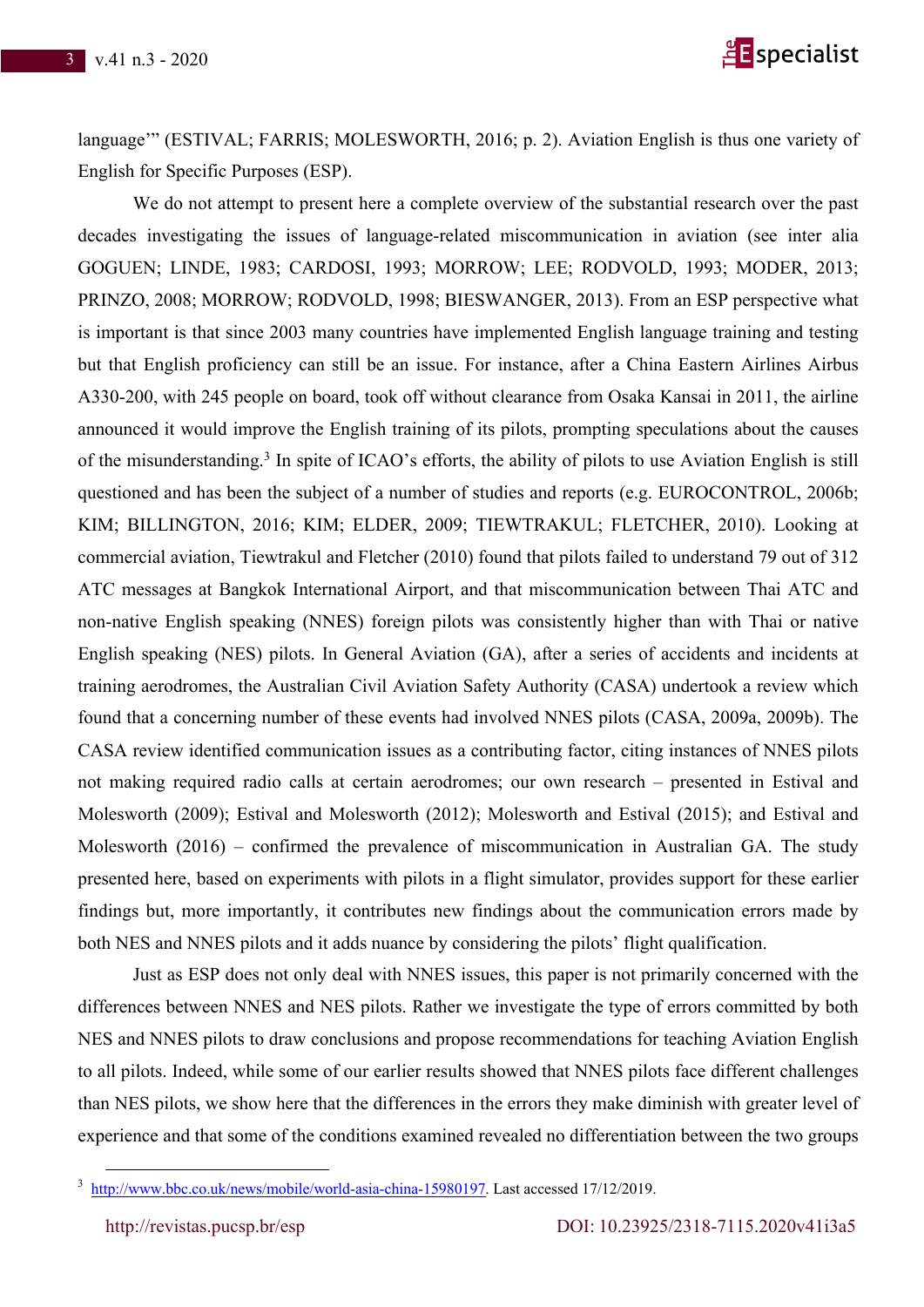

of pilots. One important issue that this paper raises, though, is that NES need to learn the restricted code of Aviation English as much as NNES. Moreover, while ESP research has provided many insights on the structures and conditions of use of English in a wide variety of contexts, such as the legal, business or academic domains (PALTRIDGE; STARFIELD, 2013), the impact of factors such as noise, workload or communication channel has perhaps not been given as much prominence. This study contributes to a better understanding of communication in challenging environments, showing complex relationships between variables such as experience, language background, workload and communication factors. It provides insights on the relation between language proficiency and cognition, with implications for the use of ESP in highly constrained environments.

#### **1.1. Aviation communication**

Because only one person at a time can transmit on a radio frequency, dialogue turns between pilots and ATC must be clearly marked, with turns organised in sequences of transmissions (or *calls*). A call consists of a number of *items*, some of which must be read back (in a *readback*) or reported accurately by the pilot.<sup>4</sup> Example  $(1)^5$  shows the expected call by a pilot who has been asked by ATC to contact Sydney Centre, and who reports the altitude and heading for aircraft with call-sign 'ABC'.

(1) Pilot: Sydney Centre. ABC at 5500, tracking 190.

Example (1) contains four information items: name of the station being called (Sydney Centre), call-sign of the station calling (pronounced 'Alpha Bravo Charlie'), altitude (5500 feet) and heading (190 degrees). Example (2) shows a dialogue turn, comprising an ATC instruction with three items and the pilot's expected readback.

(2) ATC: ABC. Climb to 2500. Maintain runway heading until advised. Pilot: Climb to 2500. Maintain runway heading. ABC.

The standard phraseology for aviation communication prescribes not only the vocabulary to be used (e.g. *negative* instead of *no*), but also the pronunciation of certain words (e.g. "TOU-sand" for *thousand*) <sup>6</sup> and it imposes strict rules for turn-taking (ESTIVAL, 2016). In their *hear back*, ATC check that all the items to be read back are present and correct, and then ask for confirmation if necessary. In cases where no standard phraseology is available, *plain Aviation English* is used. Plain English is not to be understood as unconstrained general English, however, and communications should still be clear, concise and as close to standard phraseology as possible (ICAO, 2016).

<sup>&</sup>lt;sup>4</sup> See Estival (2016) for a more detailed description of the language of aviation.

<sup>&</sup>lt;sup>5</sup> All the examples in this paper come from the flight simulator experiments described in Section 2.

<sup>6</sup> The ICAO prescribes pronunciation for numbers, e.g. 'FOW-er Tou-SAND' for *4000*. To ensure readability of the examples, we use regular spelling when this does not affect the argument.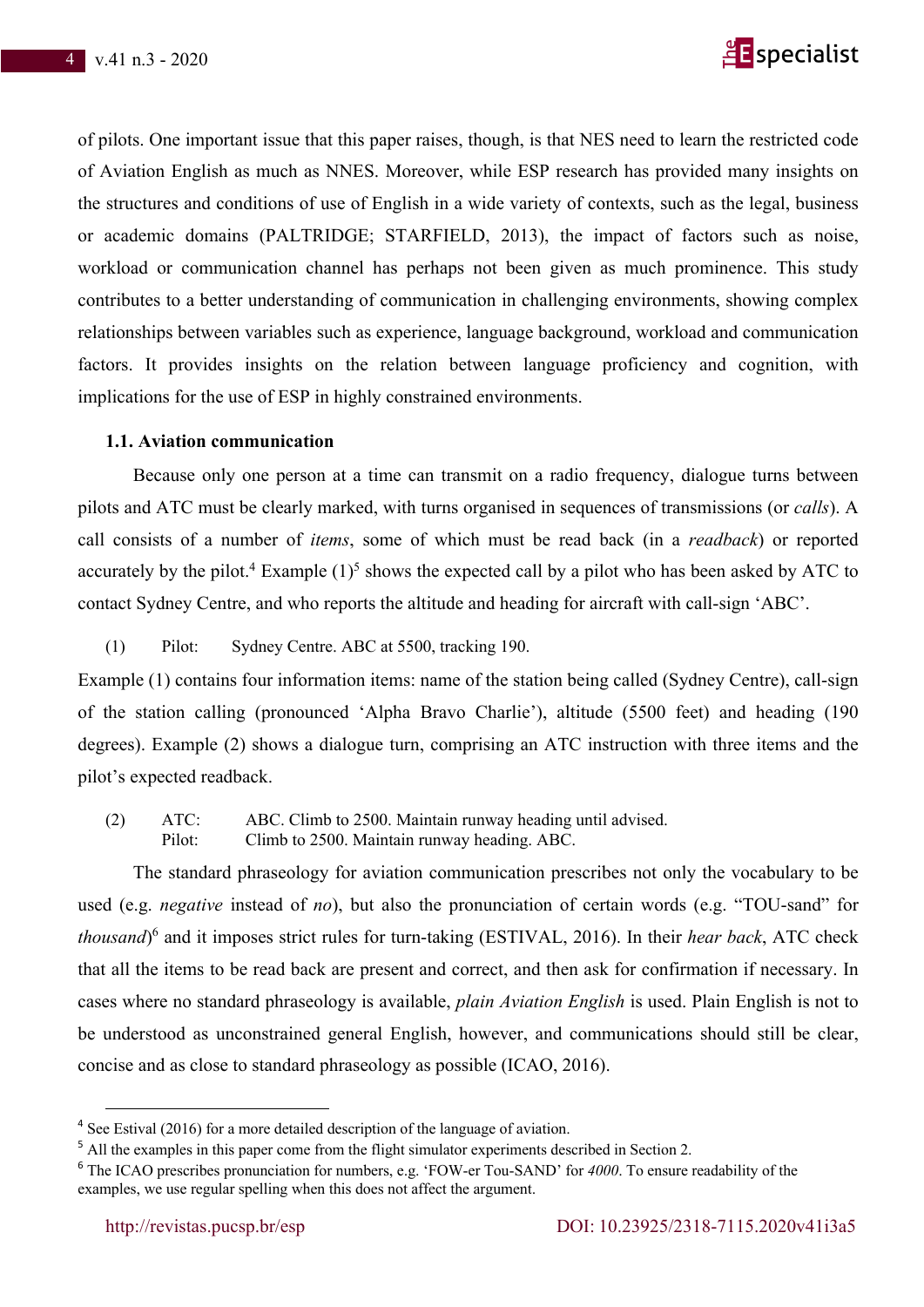

#### **1.2. Communication errors**

In spite of the highly codified nature of aviation communication, which aims to prevent ambiguity and confusion, errors sometimes occur. We categorise communication *errors* as either *omissions*, i.e. failing to transmit (part of) the intended information or *mistakes*, i.e. transmitting erroneous information. Excluding wilful negligence on the part of the pilot, an omission in a pilot transmission is assumed to result from either failing to hear or to understand an item or forgetting to include it in the readback or report. Failure to hear could result from workload, fatigue or distraction, or from problems with the transmission itself, such as noise interference (MOLESWORTH; BURGESS, 2013; JANG; MOLESWORTH; BURGESS; ESTIVAL, 2014) or transmission overlay (i.e. two radio calls at the same time). Failure to understand could be due to the same reasons but also to factors such as non-standard phraseology, accent or speech rate, or limited Aviation English proficiency (MORROW; RODVOLD, 1998; EUROCONTROL, 2006A; MOLESWORTH; ESTIVAL, 2015; WU; MOLESWORTH; ESTIVAL, 2019). A pilot's request for ATC to repeat a message is a clear indication of a failure to hear or to understand (part of) the message. By contrast, a mistake in producing a transmission is more likely to result from forgetting what was said, confusing information from different sources (cognitive interference), or even slip-of-the-tongue (CUTLER, 1982). Errors due to distraction, workload, confusion or memory lapse all originate in cognition, so analysing their occurrence may shed light on the cognitive aspect of miscommunication.

Multiple errors in a pilot's transmission are evidence of impaired communication. Example (3) from a high workload flight (Flight 3B, see below) shows: the ATC call to a pilot, the expected readback (with optional elements within parentheses) and the actual readback. Pilot 10 made 3 errors: 2 mistakes (Track *180* instead of *270*; Altitude *4500* instead of *5500*) and one omission (Transponder code *5033*).

(3) ATC: ABC. Sydney Centre. You are identified at 4500 South-West of Wilton. Track 270 and climb to 5500. Squawk 5033 and contact Wilton 126.7. Expected: (Track) 270, (Climb to) 5500, (Squawk) 5033, (Contact) Wilton 126.7. ABC. Actual (P10): 4500 feet, 180 degrees, 126.7 at Wilton, we will be…tracking to Bathurst due to weather.

By looking at errors in pilots' transmissions under different conditions, our research aims to better understand the factors contributing to communication errors in aviation. This will allow us to propose ways to mitigate their impact in potentially dangerous situations, such as pilots misunderstanding clearances. More specifically, this paper addresses the following research questions: **Question 1:** whether different conditions affect the nature (*omissions* or *mistakes*) of errors in pilots'

transmissions to ATC;

**Question 2:** whether *words* and *numerals* give rise to different types of errors;

**Question 3:** whether different aviation communication items give rise to different types of errors.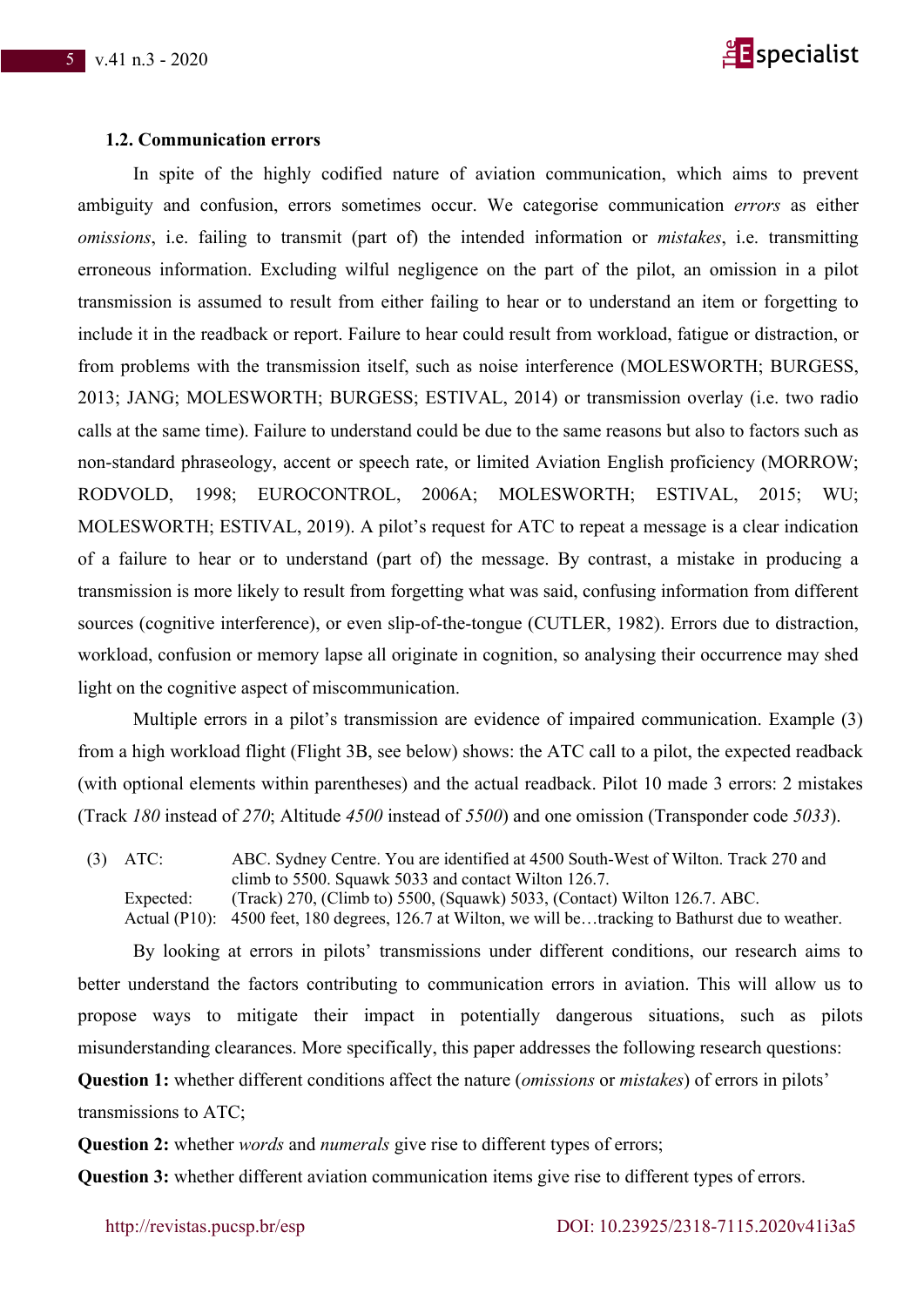

## **2. Methodology**

#### **2.1. The flight simulator experiments**

Farris, Trofimovich, Segalowitz, and Gatbonton (2008) investigated communication differences between NES and NNES under experimental conditions. Combining the fields of aviation human factors and linguistics, our research expands on this model with flight simulator experiments designed to assess pilots' communication accuracy by varying four factors expected to affect communication. Two of these factors directly affect radio communication and the ability of pilots to understand ATC transmissions: *increased speech rate* (MORROW; RODVOLD, 1998; BURKI-COHEN, 1995; TAYLOR; YESAVAGE; MORROW; DOLHERT; III; POON, 1994; SAID, 2011) and *greater information density* (CARDOSI, 1993; BARSHI; FARRIS, 2013). In their analogue-based studies, Barshi and Farris (2013) found that the ability of subjects (non-pilots) to understand a radio transmission was directly related to the number of items in the transmission: four or more items (instead of three or fewer items) double the number of communication errors. EUROCONTROL (2006b) found that rapid speech rate increases the likelihood of miscommunication in commercial aviation. Similarly for general aviation, we found that with increased ATC speech rate (from approximately 90 to 160 words per minute) pilots, particularly NNES pilots, produced more errors (MOLESWORTH; ESTIVAL, 2015). The other two factors are expected to affect communication less directly, by imposing additional cognitive demands rather than making communication more difficult: *increased pilot workload* and *increased radio congestion* (ORLADY; ORLADY, 1999; MORROW; LEE; RODVOLD, 1993; MORROW; RODVOLD, 1998). For each factor, pairs of flight scenarios with associated audio stimuli were created: one flight (A) served as the baseline and the other (B) provided the more challenging condition, as described in Table 1.

**Table 1.** Flight scenarios

#### **Scenario 1: Rate of speech of ATC**

- Flight 1A – Baseline: pauses between items in ATC transmissions; average 89.5 words/minute

- Flight 1B – Fast: no pauses between items in ATC transmissions; average 159.8 words/minute **Scenario 2: Information Density in ATC transmission**

- Flight 2A – Baseline: fewer than 3 items per ATC transmission.

- Flight 2B – High: 4 or more items per ATC transmission.

- **Scenario 3: Pilot workload**
	- Flight 3A Baseline: normal navigation flight.
	- Flight 3B High: navigation flight with in-flight fuel recalculation.

#### **Scenario 4: Radio frequency congestion**

- Flight 4A Baseline: 1 other aircraft on the same frequency during approach and circuit to land at a training airport.
- Flight 4B Congested: more than 5 aircraft on the same frequency during approach and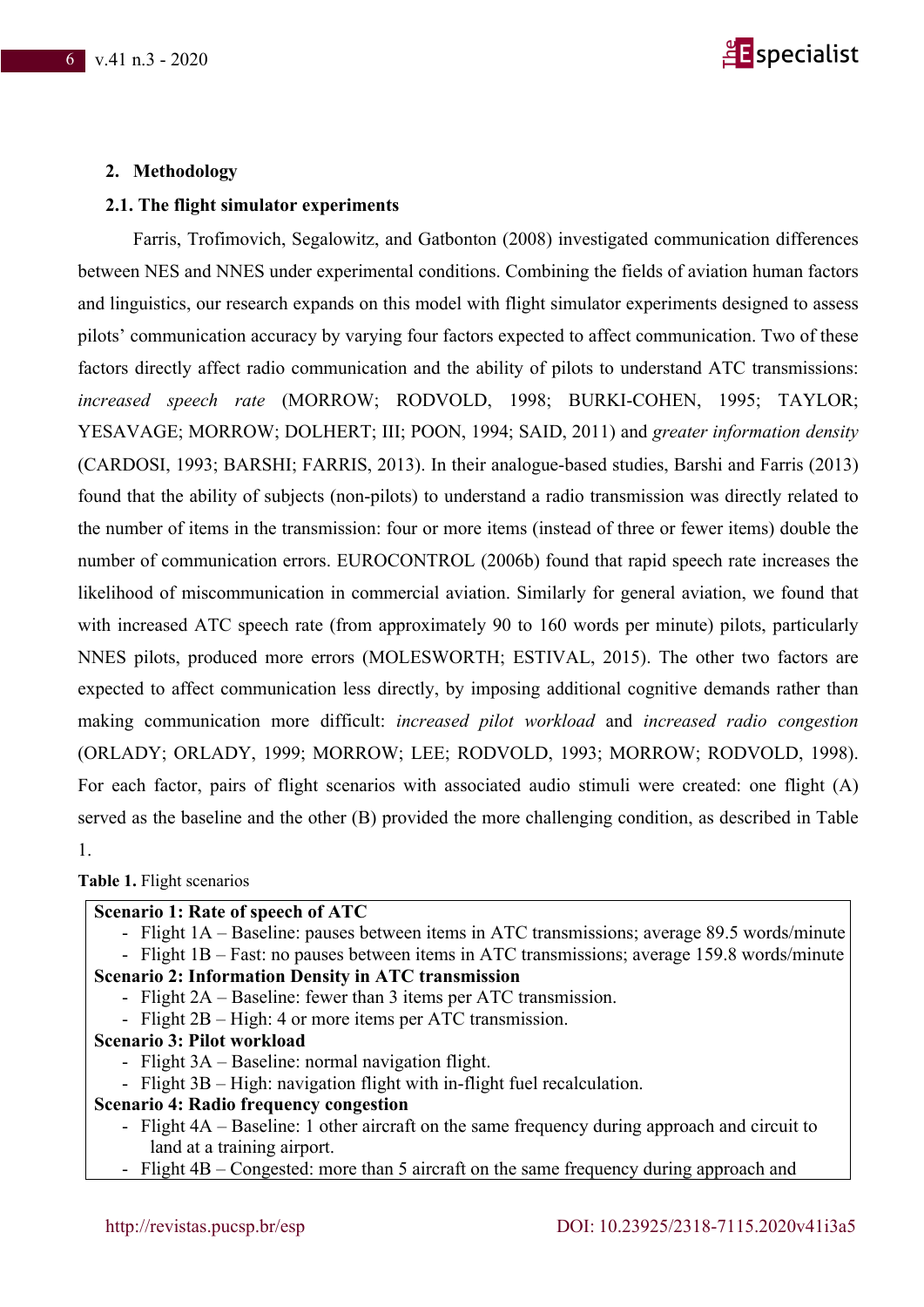

#### circuit to land at a training airport.

The flight scenario details, including the flight plans and weather forecasts issued to the participants, were designed by the authors, both pilots familiar with the environment. All the flight scenarios would be familiar to the pilot subjects: scenarios 1, 2, and 3 consisted in standard navigation flights from a local aerodrome and scenario 4 involved an approach and landing at the local training airport. The authors also scripted the radio calls from ATC and other pilots that were played during the flights; these were recorded by aviation professionals. Each flight lasted about 8 minutes, with an opportunity for pilot transmission every 30 seconds, providing at least 15 pilot transmission opportunities per flight.

#### **2.2. The participants**

In contrast to Farris, Trofimovich, Segalowitz, and Gatbonton (2008), who employed analogue tasks and participants with no flying experience, the participants in the current study were all pilots recruited from local flight training schools, performing in a medium fidelity flight simulator. A total of 17 pilots (8 NES and 9 NNES) completed the set of 8 flights, in an average of 2 hours. Before the experiments, the pilots filled an informed consent form and a demographic questionnaire. Pilot experience ranged from 42 to 3,500 hours, with 7 pilots holding a Private Pilot Licence (PPL) or lower qualification, and 10 pilots a Commercial Pilot Licence (CPL) or higher (see Table 2). **Table 2.** Distribution of pilots by language and qualification

| <b>Qualification</b> $\langle$ Language  | <b>NES</b> | <b>NNES</b> |
|------------------------------------------|------------|-------------|
| Commercial Pilot Licence (CPL) or higher |            |             |
| Private Pilot Licence (PPL) or lower     |            |             |
| Total                                    |            |             |

These numbers are small, but the participants were all pilots and the spread of experience ensures we can make meaningful comparisons between NES and NNES pilots of high and low experience.<sup>8</sup>

# **2.3. Data Coding and Analysis**

The experiments provided data for a total of 136 flights and 2,142 pilot transmission opportunities. The pilots' verbal responses were recorded with Audacity on one computer,<sup>9</sup> and their

<sup>7</sup> Regarding language background, the 9 NNES pilots gave their native language as: Cantonese (4), Chinese (1), Malayalam (1), Italian (1), Danish (1), and Russian (1); they reported to have been speaking English for between 2 and 35 years (average mean of 17.11, SD = 11.96).

<sup>8</sup> The sample size was sufficient to detect between-groups effects using Cohen's criteria (Cohen, 1988). With alpha at .05, and power at 0.95 ( $\bar{x}$  group 1 = 5 (SD=2),  $\bar{x}$  group 2 = 2 (SD=1)) the projected sample size needed (using G\*Power 3.1) for this effect size is 14 (N).

<sup>&</sup>lt;sup>9</sup> Due to technical issues, the audio recordings for 6 flights were incomplete, resulting in 85 possible pilot transmissions (out of 2,142) missing from the data.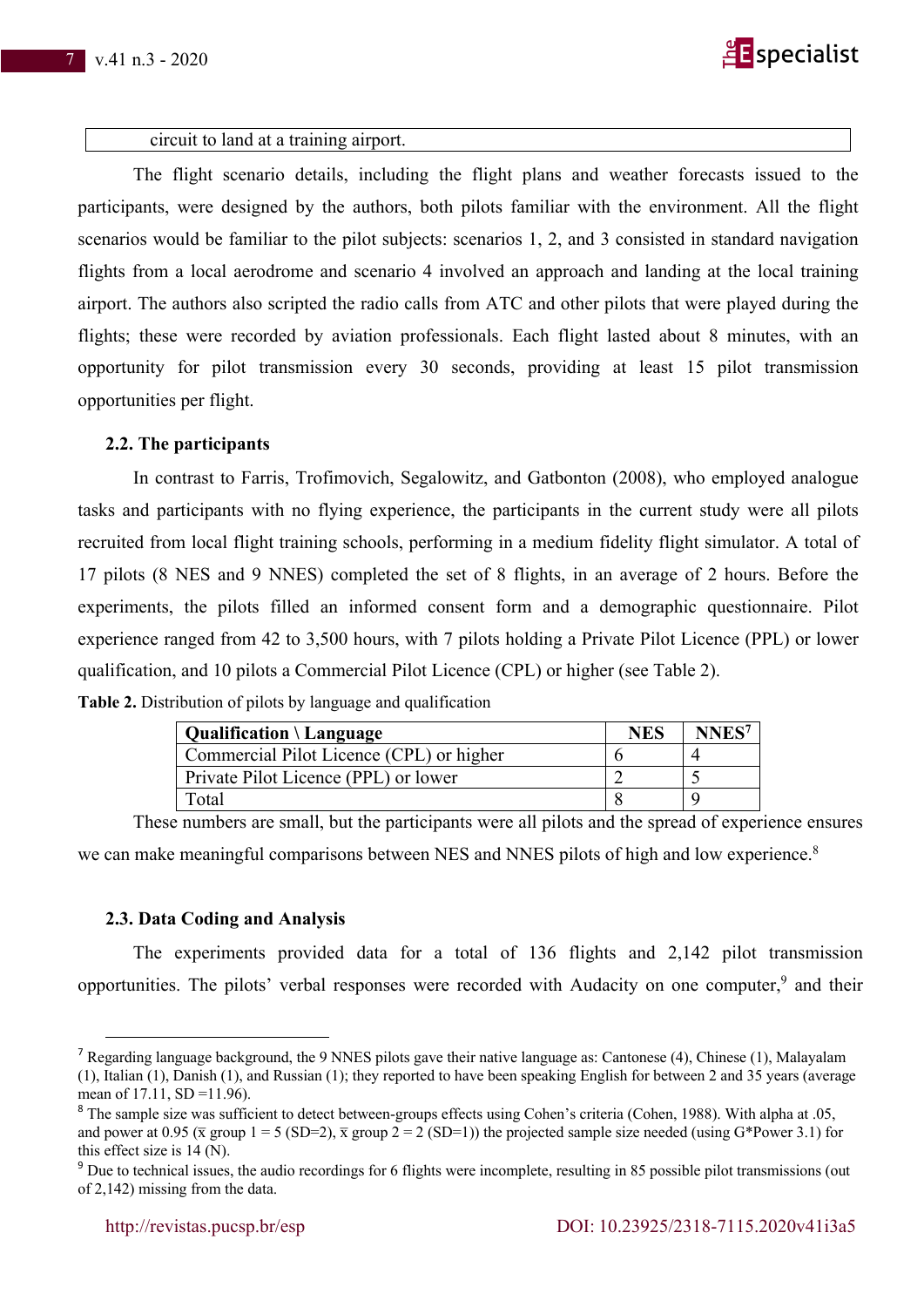

actions through the X-Plane flight simulator software on another computer. The X-Plane output files, giving altitude, heading and position at each point during the flights, will allow future analysis by comparing the pilots' actual behaviour with that expected from the scenarios and by comparing their verbal responses with their actions.

The audio data was coded by comparing the actual verbal responses with the transmissions expected from the scenarios and the regulations (as stated in the Australian Aeronautical Information Publication, AIP). Deviations from the expected transmission were categorised: a) as omissions or mistakes, b) as whether the error occurred with a lexical word or with a numeral, and c) for the locus of error (i.e. the type of item affected, e.g. Altitude or Heading). It is important to note that, even in nonroutine situations where there may be no prescribed phraseology and pilots must resort to Plain English, it is possible to determine the number and types of items to be transmitted and thus to count and categorise errors. The flight simulator experiments did not include any non-routine situation requiring Plain English, but the pilots' transmissions contained many non-standard expressions. Deviations from the phraseology such as different ordering of the items or addition of extra words (as in example (4), also from the high workload Flight 3B) were not coded as errors.

(4) Expected: (Track) 270. (Climb to) 5500. (Squawk) 5033. ((Contact) Wilton) 126.7. ABC. Actual (P9): Climb to 5500, maintain track 180, contact Wilton 126.7. and...see ya.

For each flight, we counted both the number of incorrect *calls* (containing at least one error) and the number of incorrect *items*, because the call and item levels reveal different aspects of communication. The percentage of incorrect calls per flight provides a measure of the potential impact of miscommunication on radio congestion, when ATC might need to ask pilots to repeat their calls, but it is a coarse measure of communication accuracy. The percentage of incorrect items, which reflects a pilot's comprehension of ATC transmissions and that pilot's production, is a finer-grained measure of communication accuracy; as shown in Table 3, it is usually lower than the percentage of incorrect calls, because most calls contain several items.

|                   | <b>Speech rate</b> |     | <b>Information density</b> |     | Workload |     | Congestion |     | Average |
|-------------------|--------------------|-----|----------------------------|-----|----------|-----|------------|-----|---------|
|                   | F1A                | F1B | F2A                        | F2B | F3A      | F3B | F4A        | F4B |         |
| % incorrect calls | 44                 | 41  | 41                         | 59  | 40       | 50  |            |     | 42      |
| % incorrect items | 25                 | 23  | 28                         |     | 25       | 36  | 21         | 18  |         |

|  |  |  |  | Table 3: Percentage of incorrect calls and incorrect items |
|--|--|--|--|------------------------------------------------------------|
|--|--|--|--|------------------------------------------------------------|

Earlier research hypothesized that NNES pilots would demonstrate a lower level of communication accuracy in the more challenging conditions (fast ATC speech rate, high information density, high pilot workload, and radio frequency congestion) than NES pilots would, and that pilots with lower qualifications would be less accurate than pilots with higher qualifications. Actual results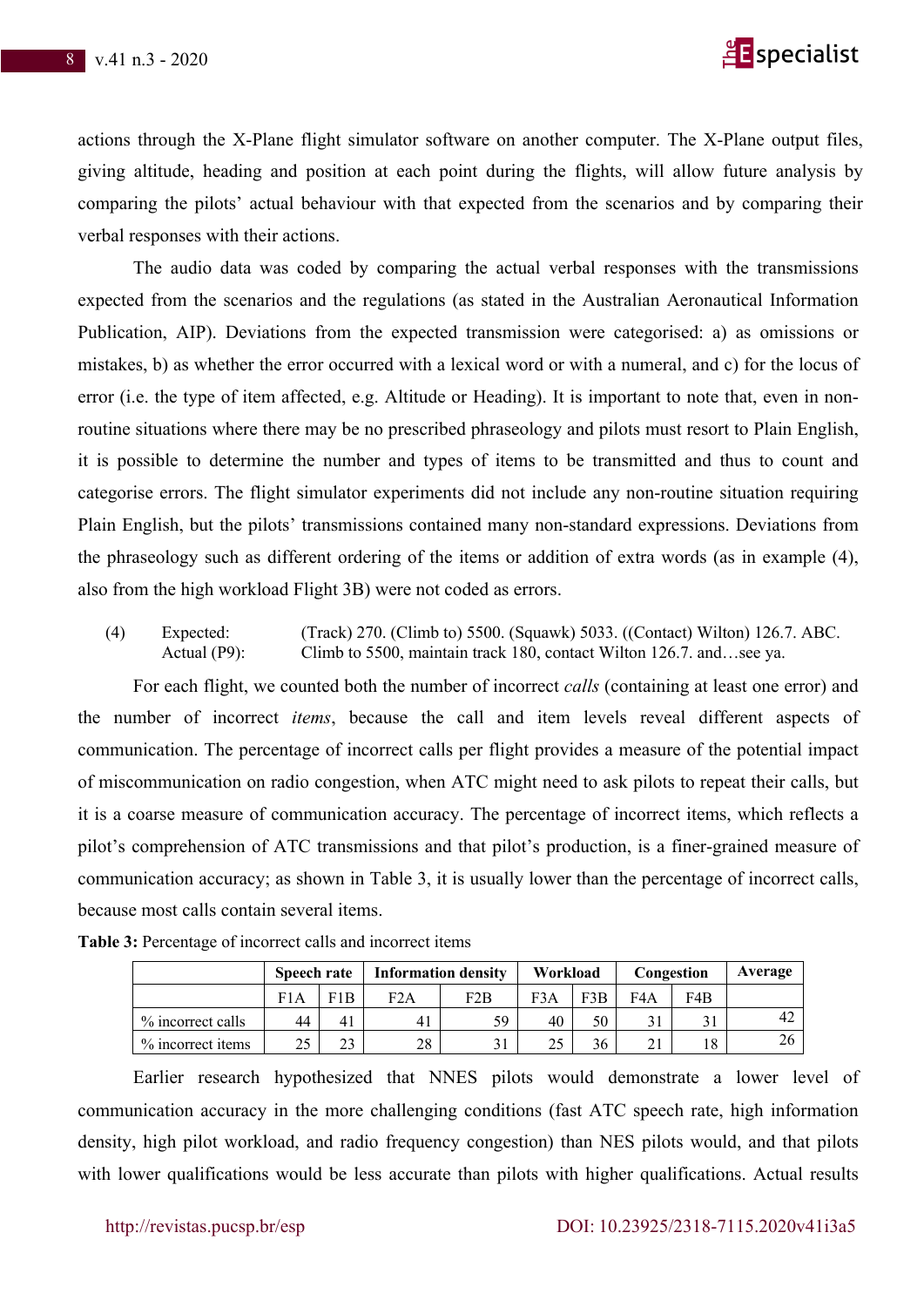

were more nuanced and revealed a complex relationship between the variables. Molesworth and Estival (2015) found an average overall communication accuracy of 57%, when measured in percentage of correct *calls*, with 37% incorrect transmissions for NES pilots and 49% for NNES pilots, i.e. average 43% error rate. Estival and Molesworth (2016) however, showed that with the finer-grained measure of *items* correctly transmitted, differences between flight conditions that were significant at the call level were no longer significant at the item level and, conversely, that differences between groups of pilots that were not significant at the call level were significant at the item level. At both call and item levels, NES pilots made fewer errors than NNES pilots. Significantly, however, NES and NNES pilots found it equally easy when the task was routine, such as arriving at the local aerodrome (Flight 4 A/B), or when communication was particularly difficult because of high information density (Flight 2B). Interestingly, high information density in ATC transmission (Flight 2B) had little effect (no statistical significance) on the percentage of items pilots transmitted correctly (28% for Flight 2A and 31% for Flight 2B), but showed a statistically significant difference at the call level (41% for Flight 2A and 59% for Flight 2B, shown in red in Table 3), which led to the conclusion that when required to transmit a higher amount of information, most pilots managed to transmit the same proportion of correct items.

The present study examines the nature and category of errors committed by pilots and the results reported here reveal further contrasts between pilots due not only to language background but to level of qualification.

#### **3. Results**

## **3.1. Omissions and mistakes (Research Question 1)**

To analyse the nature of the errors, a series of dependent samples *t* tests were employed, and pilots' transmission accuracy in terms of omissions and mistakes was compared across flight conditions, i.e. between the A and B flights. The first dependent variable was the percentage of items correctly transmitted, relative to the total number of items to be transmitted. The second dependent variable was the nature of the error (*omission* or *mistake*). There were four main results.

**Result 1.** Overall, irrespective of flight pairing, there was a higher percentage of omissions (22.94%) than mistakes (2.72%) (shown in red in Table 4 below).

**Result 2.** The nature of the error only varied for *Information Density* (Result 3) and *Speech Rate* (Result 4), both involving difficulties with communication.<sup>10</sup> Although, as was expected (see BARSHI; FARRIS, 2013), increased *Pilot workload* adversely affected the number of items

<sup>&</sup>lt;sup>10</sup> As expected, since no effect had been found at either the call or item level, increased radio congestion had no impact on the nature or category of errors.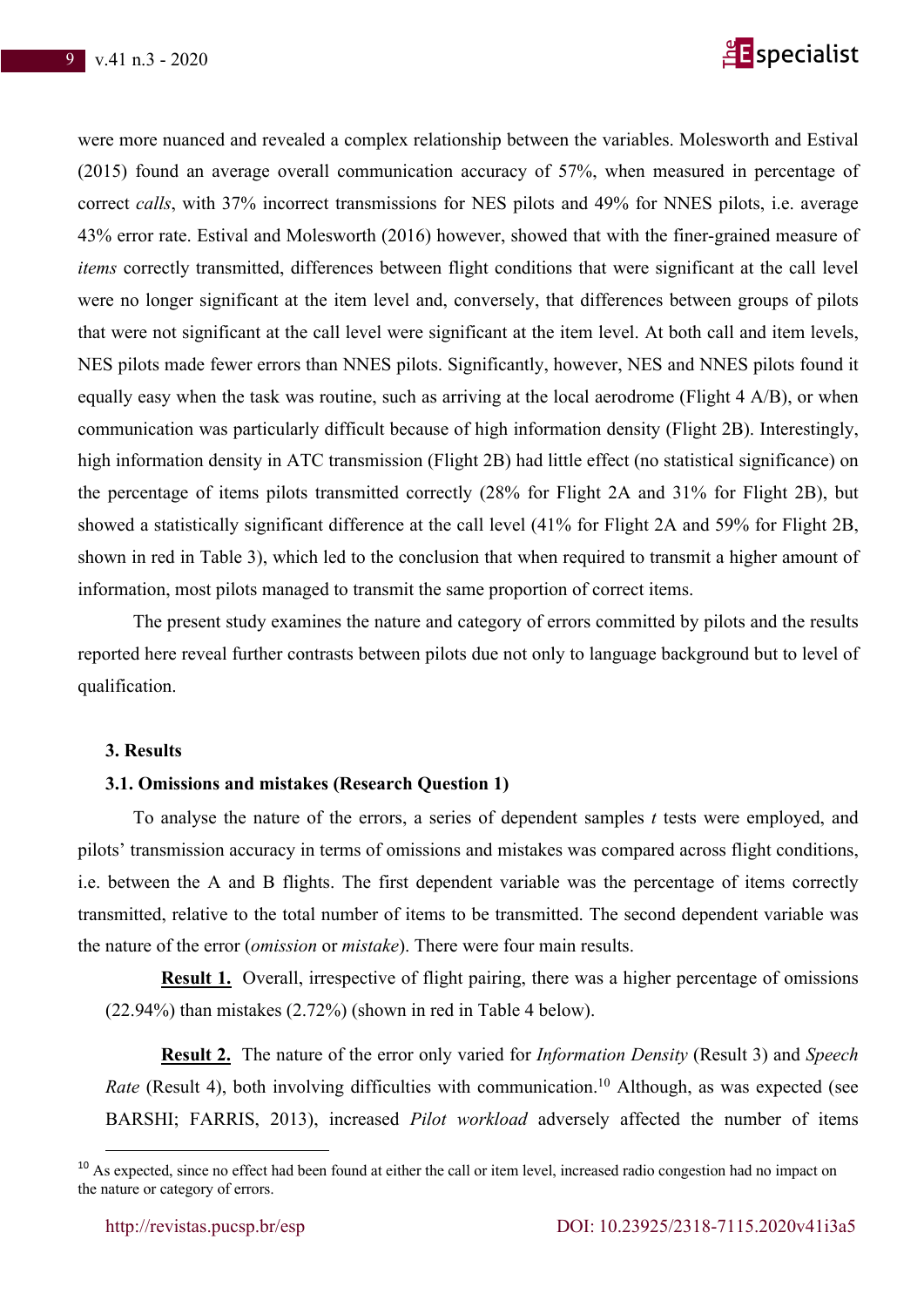

correctly transmitted at a statistically significant level, there was neither a main effect nor any interaction between groups for the nature of errors. This means that, when pilot workload is greater but communication itself is not more difficult, the nature of communication error does not change, irrespective of pilot qualification or language background.

**Result 3.** For *Information Density*, there was both a main effect for flight condition (3.1) and pilot qualification (3.2).

**3.1. Flight condition.** As shown in Figure 1, the percentage of mistakes increased from 8.67% in Flight 2A (3 items or less) to 18.1% in Flight 2B (4 items or more).





Thus, when communication is more challenging, the nature of communication error changes and more mistakes are made.

**3.2. Pilot qualification**. As shown in Figure 2, CPL or higher licensed pilots made a smaller proportion of mistakes (8.65%) than PPL or lower licensed pilots (18.12%).





All pilots are less likely to make a mistake than an omission, but an error made by a CPL or higher licensed pilot is even less likely to be a mistake than an omission, showing that pilot training has a significant bearing on the nature of errors.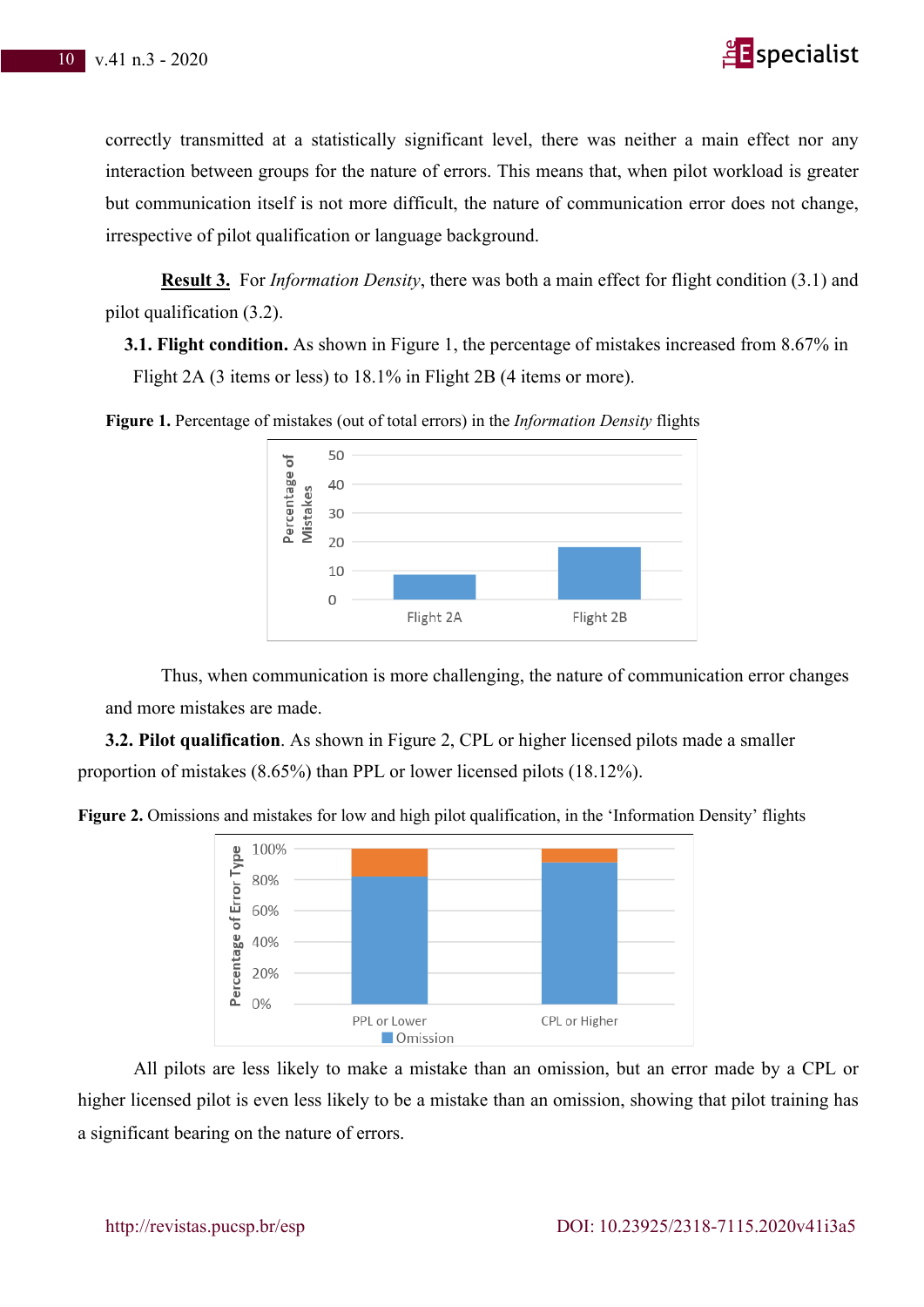

**Result 4.** For *Speech Rate*, the results are more complex. With increased ATC speech rate (Flight 1B), the proportion of mistakes and omissions varied according to both pilots' qualification and language background, both marginally significant. Although CPL or higher licensed pilots made fewer mistakes (19.65%) than PPL or lower licensed pilots (24.11%), when comparing the two license groups for NES against the two license groups for NNES, there was an interaction between language background and licence level for increased ATC speech rate as shown in Figure 3.



**Figure 3.** Mistakes in the fast *Speech Rate* flight, for pilot licence and language background

Low qualified NES pilots (left-hand side of the solid line) made a higher proportion of mistakes than high qualified NES pilots (left-hand side of dotted line), while low qualified NNES pilots (righthand side of solid line) made a smaller proportion of mistakes than high qualified NNES pilots (righthand-side of dotted line). One possible conclusion that can be drawn is that when communication itself is difficult, low qualified NNES pilots remain silent rather than risk making a mistake.

From this study of omissions and mistakes, we can already draw some practical conclusions. From Result 2, we would suggest that, when faced with omissions in a pilot's radio transmission, ATC should tailor their response in order to reduce that pilot's workload, e.g. by giving the pilot more time to respond. On the other hand, when ATC notice mistakes in a pilot's transmission (Result 3.2), they should aim to facilitate communication, e.g. by speaking more slowly or reducing the number of items in each call. From Result 4, apart from the recommendation that ATC slow their speech rate with NNES student pilots, we can make some suggestions for pilot training and for language teaching, to which we return in the final section. From Result 3.1, we can infer that the quality of pilot training, not flight hours nor language background, since these were not significant, is crucial for pilots' communication accuracy.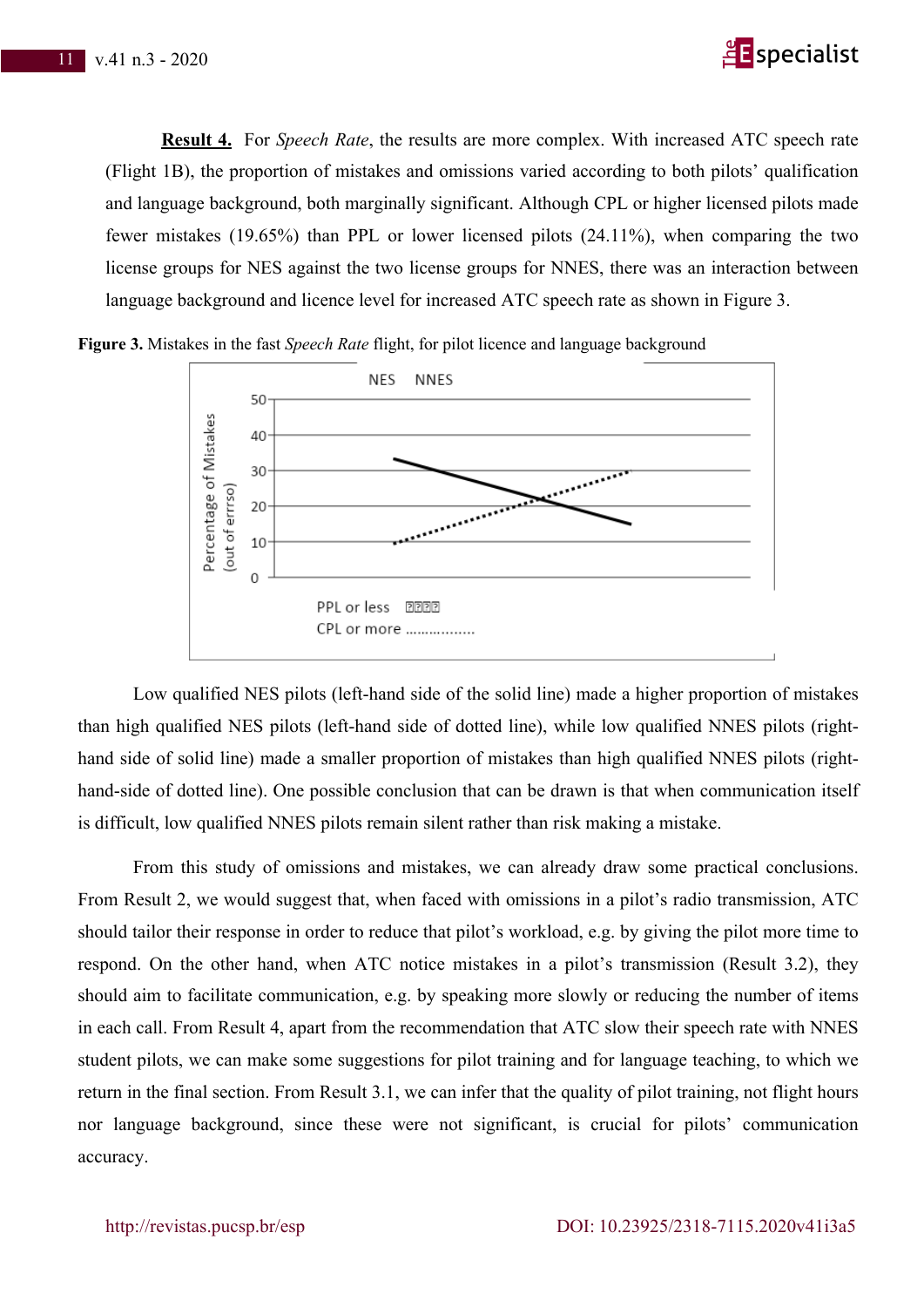

#### **3.2 Words and Numerals (Research Question 2)**

Many aviation communication items include numbers which are crucial for operations (such as altitude or heading) and while the choice of lexical items is severely constrained by the phraseology (ESTIVAL, 2016), the range of possible numerical values is very large. Radio communication errors often involve confusions between numbers (BURKI-COHEN, 1995) and errors in our data frequently occurred in items containing numbers. These errors were coded as occurring either on a *word* (or phrase) or on a *numeral* and analyses were performed to compare flight pairings with respect to the omissions and mistakes for words and numerals. The hypothesis was that there would be more mistakes for numerals than for lexical words, not only because of the greater choice of possible numerals than lexical words, but because numerals are less predictable from context. The numerical items in our data are: Altitude (e.g. *4500 feet*), Heading (e.g. *150 degrees*), Radio Frequency (e.g. *124.55*) and Transponder Code (e.g. *1200*). These items also contain lexical words, e.g. *climb* or *maintain* for Altitude and Heading, *contact* for Radio Frequency, or *squawk* for Transponder Code, i.e. verbs denoting the instructions to be performed by the pilot. Some items which pilots must read back or report only involve words, e.g. *Looking (for traffic)* or *Clear(ed) to land*. For analysis of the errors, a complicating factor is that words and numerals do not give rise to the same opportunities for errors in the readback of numerical items, because only the numerical value is obligatory (AIP, 2005). For example, as shown in (5), the instruction *Climb 4500* gives rise to 3 possible errors: omission of the numeral (5.b); mistake on the numeral (5.c), or mistake on the instruction (5.d). Both *Climb 4500* (5.e) and *4500* (5.f) are correct readbacks for (5.a), as omission of the instruction is not an error.

| (5) |                 | a. ATC: Climb 4500.             |
|-----|-----------------|---------------------------------|
|     |                 | $b.$ Pilot: $*$ Climb.          |
|     |                 | c. Pilot: $\text{*Climb}$ 3500. |
|     |                 | d. Pilot: *Maintain 4500.       |
|     |                 | e. Pilot: Climb $4500$ .        |
|     | f. Pilot: 4500. |                                 |

Nevertheless, some pilots read back the complete instruction, thereby increasing the opportunities for mistakes on words. Example (6) shows an expected readback during Flight 3A (normal workload) and the actual readback from Pilot 1, classified as incorrect (2 mistakes, 1 omission).

| ABC. Wilton. Continue climb to 5500 and maintain 180. Traffic is a Cessna at your 11<br>ATC: |
|----------------------------------------------------------------------------------------------|
| o'clock at 5000. Report sighted. Contact Sydney Centre 124.55                                |
| (Continue climb to) 5500. (Maintain) 180. Looking for traffic.<br>Expected:                  |
| (Contact) Sydney Centre 124.55. ABC.                                                         |
| Maintain 5500. Track 180, and contact Sydney Centre 124.55. ABC.<br>Actual $(P1)$ :          |
|                                                                                              |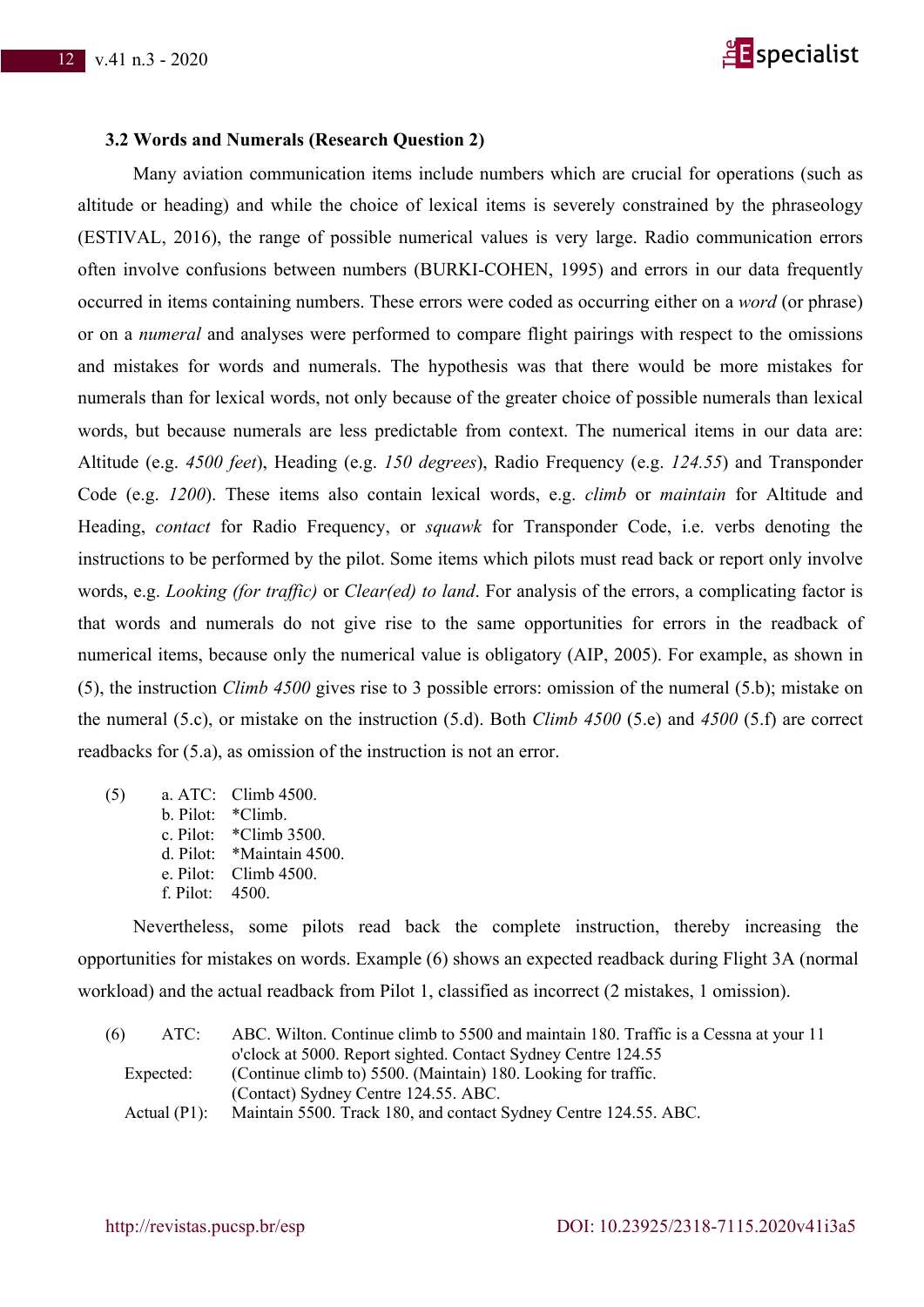

In (6) both mistakes concern the verbs for the instruction: *maintain* instead of *continue climb* for Altitude, and *track* instead of *maintain* for Heading, showing confusion between the instructions *continue climb* and *maintain*. The omission is that of the phrase acknowledging traffic information.

In (7) from Flight 1B (increased ATC speech rate), the pilot made two mistakes in one single item (Altitude): on the instruction (*descend* instead of *climb*) and on the numeral (*4000* instead of *4500*).

(7) Expected: (Track) 150. (Climb to) 4500. (When clear of the zone,) (contact Sydney Centre), 124.55. ABC.

Actual (P7): Track 150 degree. Descend to 4000 feet. Contact Sydney Centre 124.55. ABC.

Items involving a radio frequency are more complex, because a radio station is often referred to by the name of the station (e.g. *Sydney Centre* or *Canberra Approach*) in addition to a digit sequence (e.g. *124.55*) as in (7). Thus, an instruction to switch to another frequency provides 3 possibilities for error:

- a) word error on the instruction (i.e. *contact*), which is very unlikely and does not occur in our data; (note that the instruction itself does not have to be read back);
- b) word error on the optional station designator (e.g. *Canberra* instead of *Camden*) as in example (8);

c) numerical error on the obligatory digit sequence, as in example (9).

In (8) from Flight 3B (increased workload), the pilot confused *Canberra* with *Camden* and gave a radio frequency which is almost that for Camden (*120.1*) instead of Canberra (*124.5*).

| (8)<br>ATC: | ABC. Melbourne Centre. When ready, descend to 4500. Contact Canberra Approach |
|-------------|-------------------------------------------------------------------------------|
|             | 124.5.                                                                        |
| Expected:   | (Descend to) 4500. (Contact) (Canberra Approach) 124.5. ABC.                  |
|             | Actual (P7): Contact Camden, 120.5, and descend to 4500 feet, ABC             |

In (9) from Flight 2B (increased information density), the numerical error in the pilot's readback (Frequency *110.1* instead of *126.7*) indicates a confusion with another numeral in the ATC instruction (Track *110*).

| (9)       | ABC. You are approaching Wilton, identified at 4500 in Danger area. Contact Wilton                            |
|-----------|---------------------------------------------------------------------------------------------------------------|
| ATC:      | 126.7. Track 110 and climb to 5500.                                                                           |
| Expected: | (Contact Wilton) 126.7. (Track) 110. (Climb) 5500. ABC.<br>Actual (P2): Climb to 5500 and contact 110.1. ABC. |

The results given in the previous section showed that there were many more omissions than mistakes in our data, irrespective of flight condition. In answer to Research Question 2, the analyses revealed four results, with the first one (Result 5) regarding the overall distribution of mistakes and omissions for words and numerals, and the other three concerning the impact of the four experimental conditions.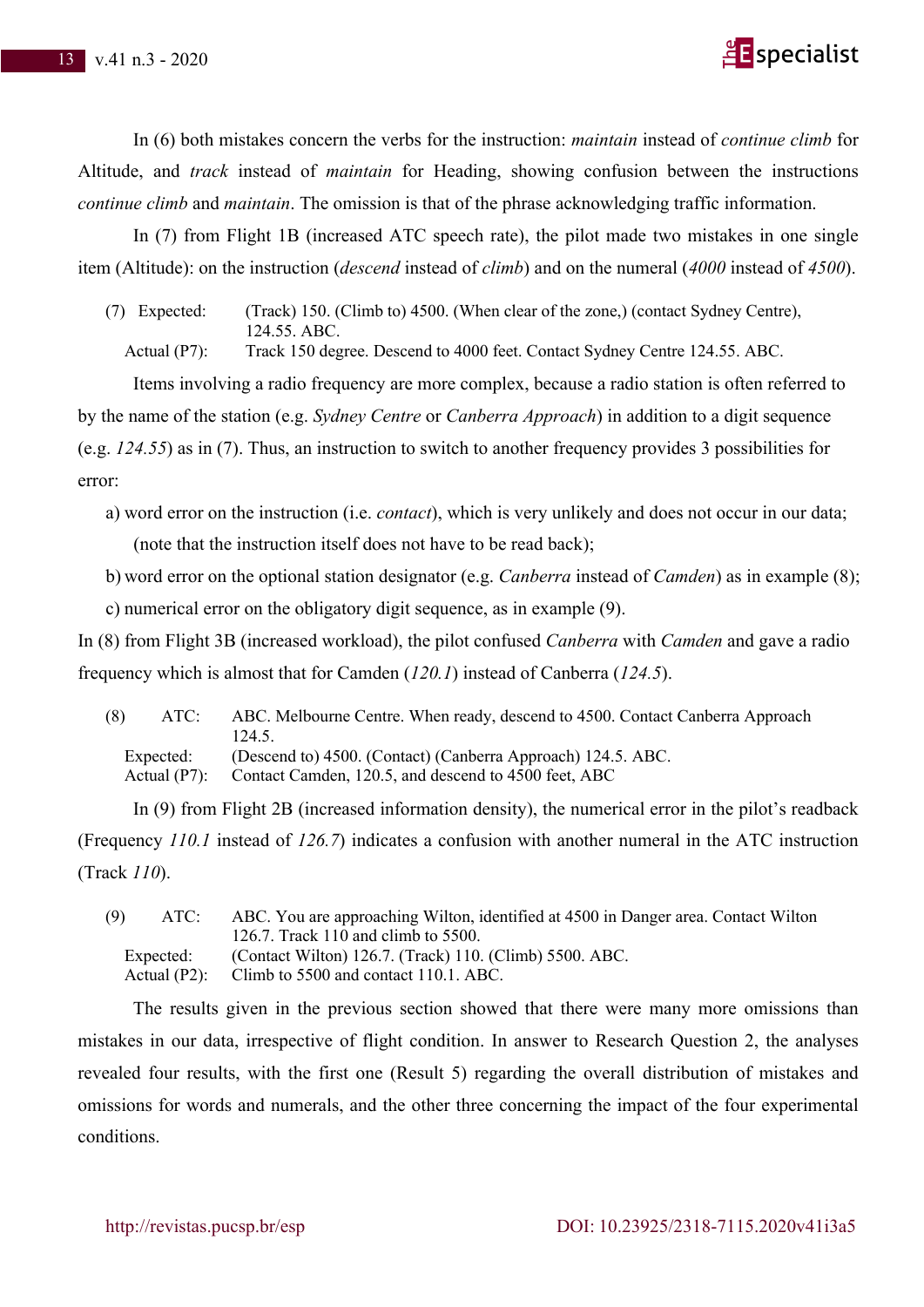

**Result 5.** As expected, mistakes rarely occur with the limited lexicon of Aviation English phraseology (1%) but are more frequent with the numbers to be transmitted (5%), while omissions are more likely to occur with a word (36%) than with a numeral (11%).

Table 4 gives the percentage of items in pilot transmissions in which the error affected a word or a numeral, relative to the total number of opportunities for errors (i.e. all the items to be transmitted by all participants) and whether the error was a mistake or an omission. Table 4 also gives the breakdown for each flight condition, with statistically significant result coloured red.

|                     | <b>Speech rate</b> |         | <b>Information</b><br>density |         | Workload |         | Congestion |         |              |
|---------------------|--------------------|---------|-------------------------------|---------|----------|---------|------------|---------|--------------|
|                     | F <sub>1</sub> A   | F1B     | F2A                           | F2B     | F3A      | F3B     | F4A        | F4B     | <b>Total</b> |
| % Word omissions    | 39.61              | 32.61   | 41.03                         | 57.88   | 36.81    | 36.81   | 19.57      | 20.92   | 35.66        |
| (SD)                | (16.30)            | (15.56) | (20.14)                       | (22.72) | (11.48)  | (11.49) | (11.11)    | (10.07) | (14.86)      |
| % Numeral omissions | 9.14               | 8.56    | 17.13                         | 16.90   | 10.37    | 17.04   | 3.70       | 1.85    | 10.59        |
| (SD)                | (9.11)             | (6.86)  | (9.74)                        | (8.22)  | (7.03)   | (7.38)  | (4.06)     | (2.34)  | (6.84)       |
| % Total omissions   | 24.52              | 20.59   | 29.08                         | 37.39   | 22.00    | 26.92   | 11.63      | 11.39   | 22.94        |
| (SD)                | (10.18)            | (10.05) | (13.72)                       | (14.47) | (8.22)   | (7.77)  | (7.11)     | (5.30)  | (9.60)       |
| %Word mistakes      | 0.63               | 0.38    | 0.38                          | 1.63    | 0.53     | 0.80    | 0.38       | 0.00    | 0.59         |
| (SD)                | (1.20)             | (0.81)  | (1.09)                        | (2.22)  | (1.19)   | (1.26)  | (0.81)     | (0.00)  | (1.07)       |
| % Numeral mistakes  | 3.01               | 5.39    | 3.94                          | 9.55    | 6.67     | 9.94    | 2.32       | 0.06    | 5.11         |
| (SD)                | (2.43)             | (3.93)  | (4.96)                        | (6.25)  | (6.89)   | (8.84)  | (0.93)     | (0.25)  | (4.31)       |
| % Total mistakes    | 1.82               | 2.88    | 2.16                          | 5.59    | 3.60     | 5.37    | 0.30       | 0.03    | 2.72         |
| (SD)                | (1.25)             | (2.12)  | (2.48)                        | (3.60)  | (3.81)   | (4.78)  | (0.57)     | (0.13)  | (2.34)       |

**Table 4.** Omissions and mistakes for word and numeral items, relative to opportunity

To assess the impact of the four experimental conditions on the category of error, a series of dependent *t* tests was employed to compare the A and B flights. The dependent variables were the percentage of omissions and mistakes from the total number of items to be transmitted by all the participants, i.e. relative to opportunity. The first dependent *t* test compared the percentage of total omissions, the second dependent *t* test compared the percentage of numeral omissions, while the third compared the percentage of word omissions. The same pattern of analysis was employed for mistakes: total mistakes, mistakes with numerals, and mistakes with words. For these analyses, alpha was set at .025 (.05/2 Bonferroni correction) to control for familywise error, as a result of the repeated use of the data. There were three main results.

**Result 6.** Only the *Information Density* condition affected the category of error: there were no statistically significant differences between the A and B flights for *Rate of Speech*, *Pilot Workload* or *Radio Congestion*.

**Result 7.** For *Information Density*, while there was no statistically significant difference for numeral omissions between Flight 2A (3 items or less) and Flight 2B (4 items or more), there was a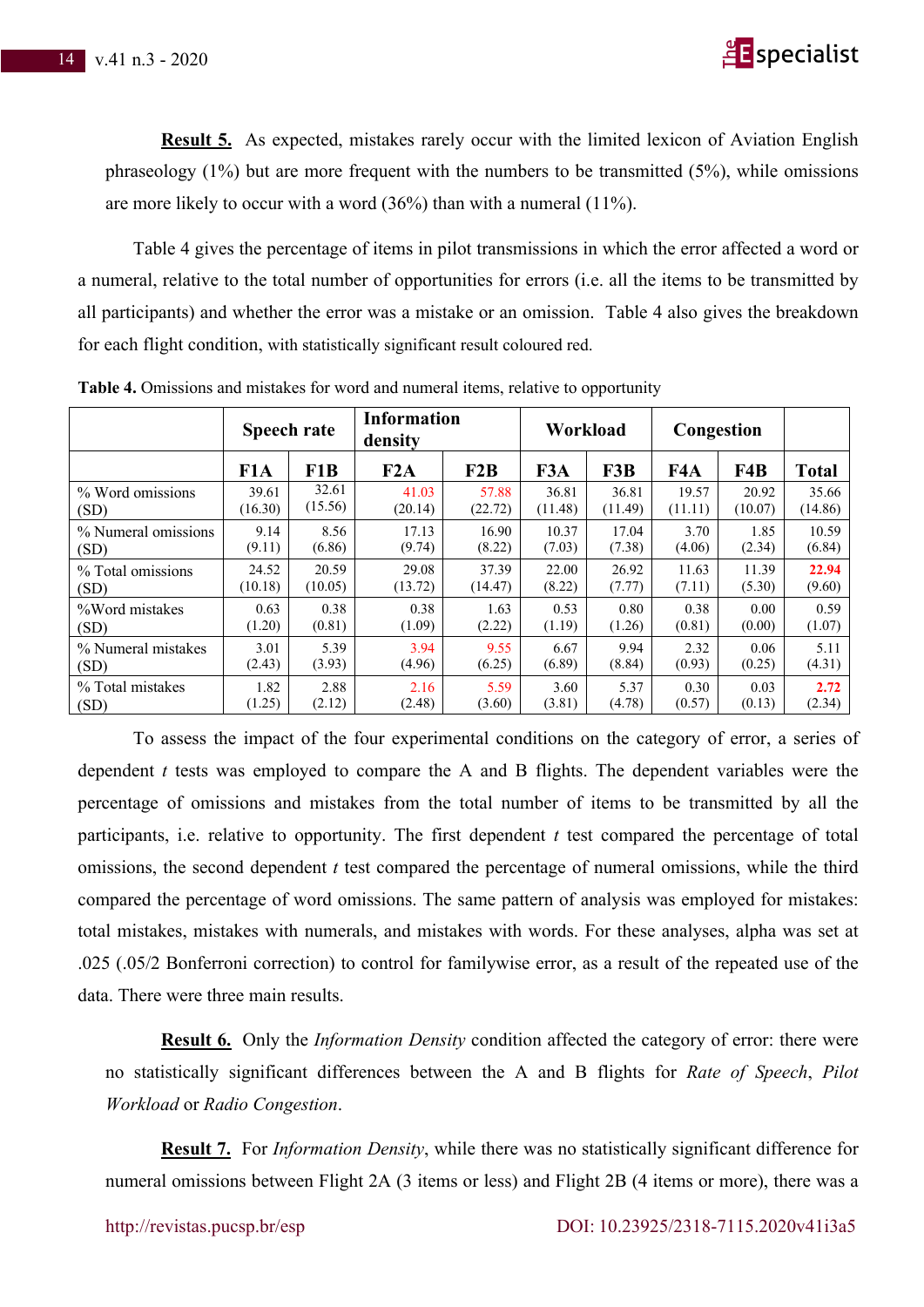

statistically significant difference for word omissions: 41% in Flight 2A and 58% in Flight 2B. This indicates that increasing the number of items in ATC transmissions results in pilots omitting words rather than omitting numbers. Indeed, we would expect that pilots strive to read back or report numerical values, as these are the most important pieces of information for a flight.

**Result 8.** Conversely, while there was no statistically significant difference between Flight 2A and Flight 2B for word mistakes, there was a statistically significant difference both for total mistakes and for numeral mistakes: 2% total mistakes and 4% numeral mistakes in Flight 2A against 6% total mistakes and 10% numeral mistakes in Flight 2B. This indicates that increasing the number of items in ATC transmissions adversely affects the accuracy with which pilots manage to transmit numbers.

In summary, the analysis of omissions and mistakes for words and numerals provides evidence of the different impact of the conditions under examination. High information density, which affects communication directly, not only increases the number of errors (Result 3), i.e. the magnitude of communication impairment, it affects the accuracy with which numbers (Result 8) – but not words – are transmitted. That is, this condition also affects the nature of impairment. On the other hand, while pilot workload increased the number of errors (MOLESWORTH; ESTIVAL, 2015), it did not affect the nature or category of error (Result 5). This contrast suggests that different cognitive processes are engaged for communication than for other tasks (in this case performing fuel calculations). It would be interesting to further study whether increased workload with other flying tasks, such as controlling the aircraft, monitoring the instruments, or navigating, have similar effects, i.e. would affect the magnitude but not the nature of communication impairment.

Future research should investigate in more detail the context for numerical errors, for instance possible confusions between Heading (given as a 3-digit group, e.g. *1 8 0* for *180°*) and Radio Frequency (also given as separate digits, e.g. *1 2 4 5 5* for *124.55*)<sup>11</sup>, between the altitude to climb and the reporting level (given as spelled out numbers, e.g. *four thousand five hundred* for *4500 feet*) or between QNH, Radio Frequency and Transponder Code, as in (8) and (9). Another question is the effect of several numbers in one call, and the order in which they are given. Example (10) from Flight 1A shows different ordering of items in ATC and pilot's transmissions, and raises the question whether wrong ordering of items correlates with more errors.

(10) ATC: ABC. Climb 3500. Track 160. Traffic is now a Cherokee at your 2 o'clock at 3500. What altitude do you intend to fly to Wollongong?

<sup>11</sup> The word *decimal* (e.g. *one two four decimal five five*), although recommended by the AIP, is usually omitted.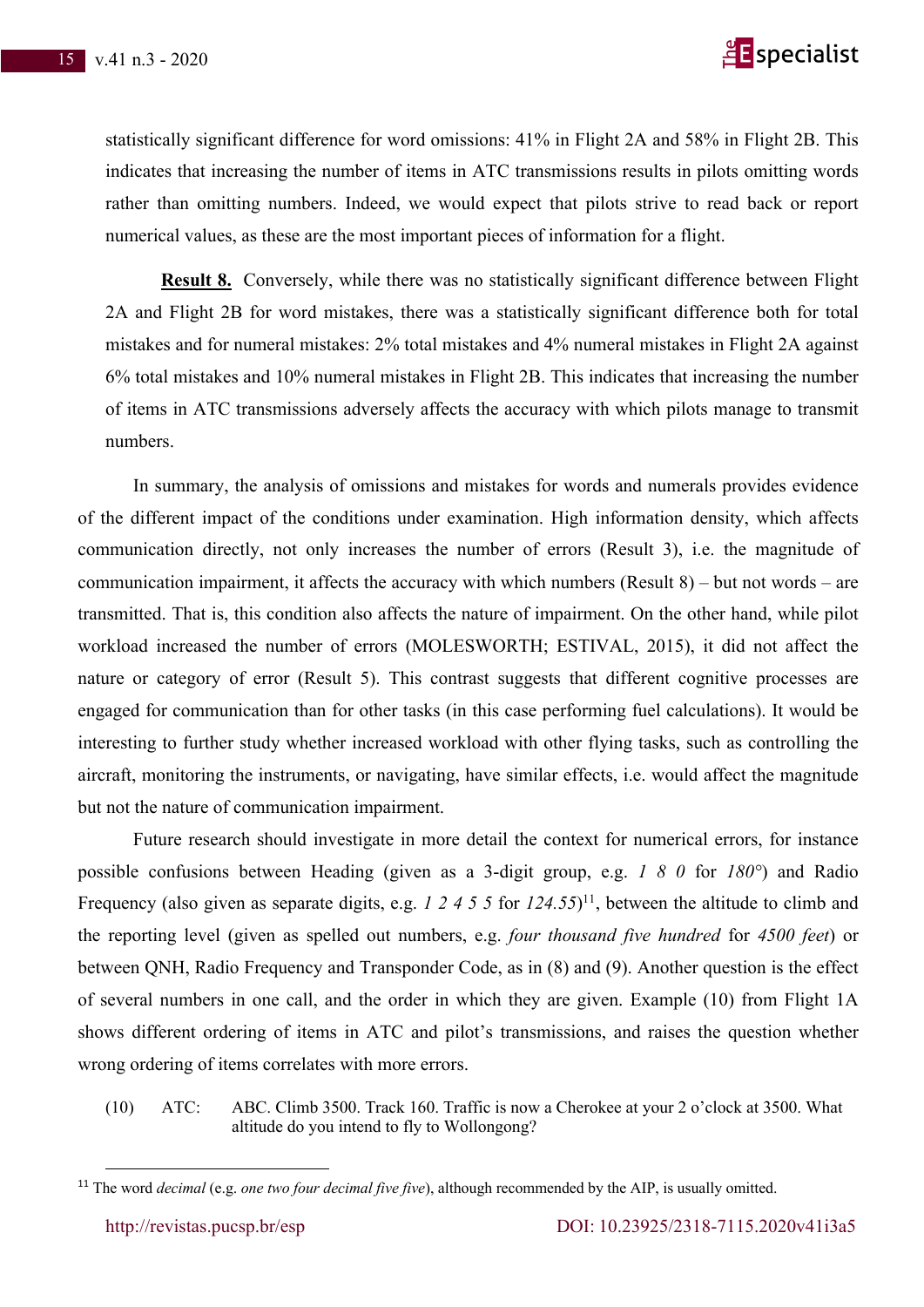

Expected: (Climb) 3500. (Track) 160. Looking for traffic. 4500 to Wollongong. ABC Actual (P11): Altitude intend to Wollongong is 4500 and your altitude climb to was 3500 and tracking 160. ABC.

Relying on memory, especially the aural component of working memory, can prove fraught and a cause of errors. A practical suggestion for student pilots to guard against errors when several numbers are involved is to follow the professional pilots' practice of writing down numbers, preferably in a template with slots for the different types of information. Since the condition with the greatest negative impact on accuracy (especially for numbers) was increased information density in ATC transmissions, student pilots should be encouraged to ask ATC to repeat long instructions; better still, ATC should refrain from providing long instructions in the first place.

#### **3.3. Locus of errors (Research Question 3)**

To some extent, the more interesting question from a linguistic point of view is which item types are more likely to give rise to errors. This is also a crucial question from the point of view of aviation safety, as different item types carry different potential threats if read back incorrectly: a mistake on assigned altitude or heading may result in traffic conflict and therefore a potential mid-air collision; an incorrect radio frequency may result in an aircraft being out of contact and unable to hear further calls from ATC or other aircraft and therefore in potential traffic conflicts; a seemingly innocuous error, such as call-sign omission, may increase ATC workload and radio congestion. Table 6 lists the types of information items in the data, ranked by percentage of errors, with illustrative examples of correct calls and possible errors.

| <b>Item Type</b> | <b>Correct calls</b>             | <b>Incorrect responses</b>                         | % errors |
|------------------|----------------------------------|----------------------------------------------------|----------|
| Traffic          | Traffic sighted                  | Failure to respond to traffic information          | 32.18    |
|                  | Looking for traffic              |                                                    |          |
| Call-Sign        | ABC (Alpha Bravo Charlie)        | Omitting call-sign in readback or report.          | 21.59    |
|                  | YWD (Yankee Whiskey Delta)       |                                                    |          |
| Radio Freq       | 124.55                           | Not saying the frequency;                          | 19.30    |
|                  | Canberra Approach                | giving wrong frequency.                            |          |
| <b>ATIS</b>      | <b>Information Hotel</b>         | Failure to state received information;             | 12.91    |
|                  |                                  | giving wrong information code.                     |          |
| Tx Code          | <b>3000</b>                      | Not reading back the transponder code;             | 10.79    |
|                  | <i>1200</i>                      | giving wrong code.                                 |          |
|                  | 5033                             |                                                    |          |
| <b>OCTA</b>      | Remain outside controlled        | Failure to read back instruction to remain outside | 10.52    |
|                  | airspace                         | controlled airspace                                |          |
| Heading          | 180 (one eight zero)             | Not reading back the heading;                      | 9.20     |
|                  | 270 (two seven zero)             | giving the wrong heading.                          |          |
| Altitude         | 4500 'four tousand fife hundred) | Not reading back the altitude;                     | 8.84     |
|                  | 3000 (three tousand)             | giving the wrong altitude;                         |          |
|                  |                                  | failure to report passing altitude.                |          |
| Location         | $2RN$ (two $R$ N)                | Not giving location;                               | 6.53     |
|                  | Crosswind                        | giving wrong location;                             |          |

|  |  | Table 6. Aviation communication items with examples, |  |  |
|--|--|------------------------------------------------------|--|--|
|--|--|------------------------------------------------------|--|--|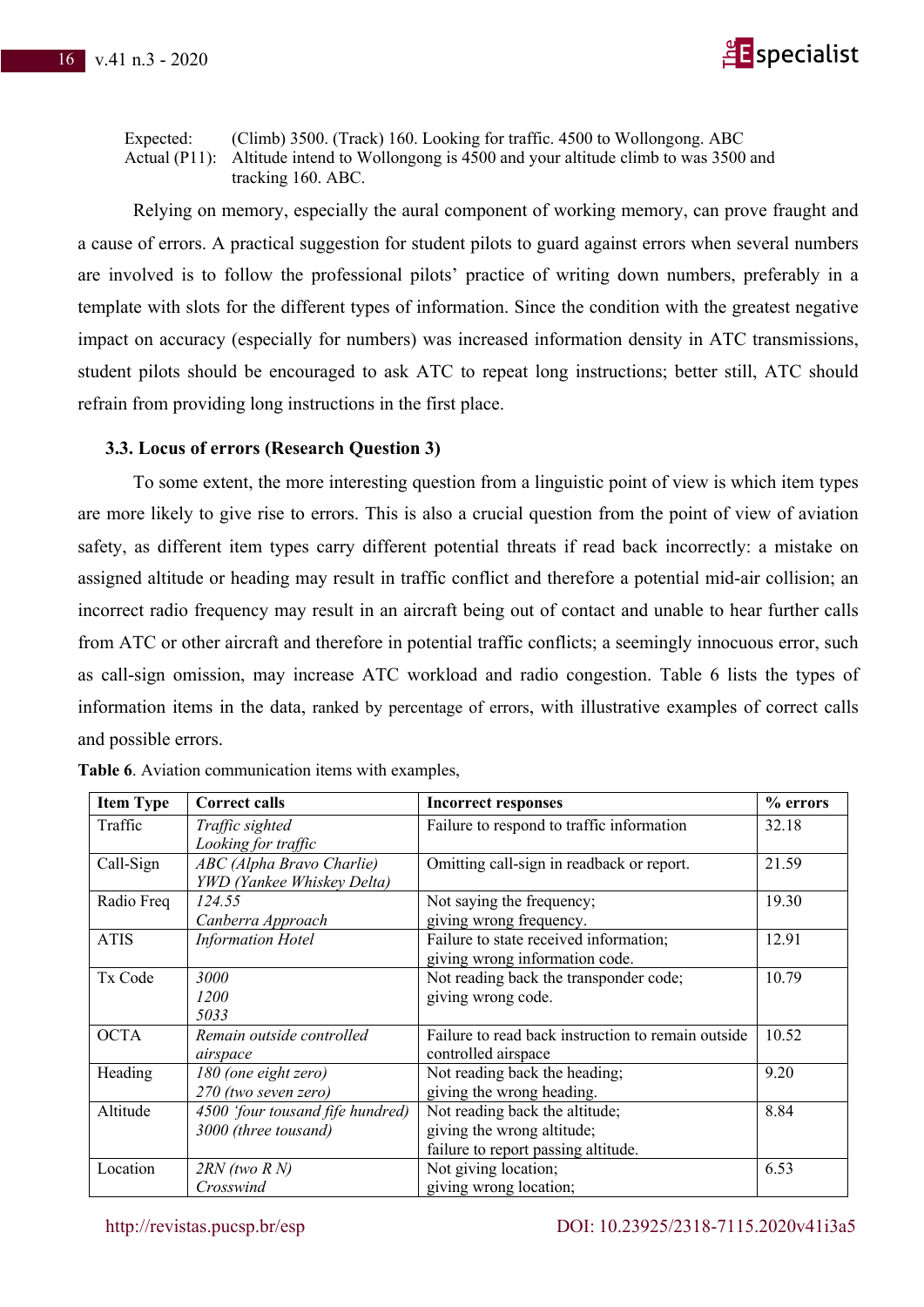

|                    | Wilton                  | failure to report at location.                 |      |
|--------------------|-------------------------|------------------------------------------------|------|
| Land               | Cleared to land         | Failure to read back 'Cleared to land'         | 2.99 |
| <b>Entry Point</b> | Join downwind 29 Right  | Failure to read back the entry point           | 1.52 |
| Approach           | Cleared visual approach | Failure to read back 'Cleared visual approach' | 0.00 |
| Other              | Confirm inbound         | Not confirming inbound.                        | 0.00 |
|                    |                         | Other errors.                                  |      |

There was no expectation that experimental conditions would affect the locus of error and indeed the data showed no statistically significant difference for item type, neither within a flight pair (A and B flights) nor across the set of 8 flights. Of interest, however, was the type of items which give rise to errors and the relative frequency of these errors, relative to opportunity, as shown in Figure 4. Two results for the locus of error are worth mentioning: Result 9 (see Figure 4) and Result 10 (see Figure 5).





**Result 9.** By far the most common error in the data was the failure to respond to traffic information.

While other items correspond, even in a flight simulator, to actions required to fly the aircraft (Altitude, Heading) or settings to be changed (Radio Frequency, Transponder Code), traffic information is less realistic so the prevalence of this error may be an artefact of the experimental setup, as the pilots would be less concerned about the consequences of a mid-air collision than in a real flight. Nevertheless, pilots are trained to respond *Looking for Traffic* when they are alerted by ATC to traffic in their vicinity and have not seen the other aircraft, so we would expect this reply. Even more of a concern was the high proportion of pilots answering *Traffic sighted*. Given there never were any other aircraft in the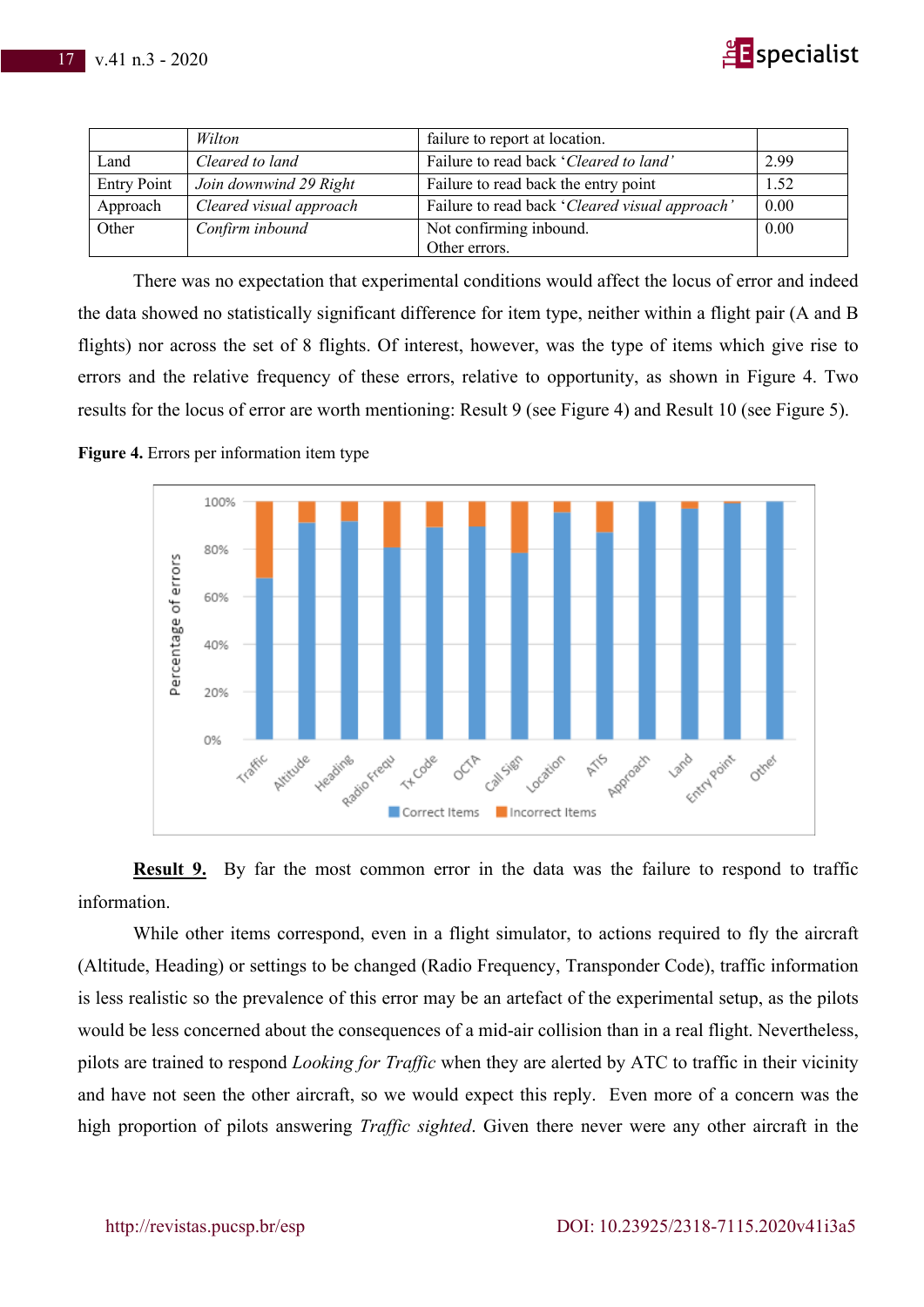

display, if this is an automatic answer given by pilots in real flight situations when they have not seen another aircraft, this would have serious implications for air safety and should be investigated further.

**Result 10.** The second common error was not including the aircraft call-sign as required.

In fact, 42% of word omissions were the aircraft call-sign, confirming earlier results by Cardosi (1993) and Morrow and Rodvold (1998). Call-sign mistakes can and do occur in real flights (the pilots of Malaysian Airlines flight number MH370, which went missing in 2014, stated their call-sign as MAS377 instead of MAS370 when requesting clearance to taxi)<sup>12</sup>, but none occurred in our data. Pilots are used to changing call-signs when they fly different aircraft and our participants made no mistake when giving their realistic (for Australian aircraft) call-sign *ABC*, but they often omitted it. Interestingly, it was sometimes the only item pilots managed to transmit correctly. This would suggest that the callsign might be the easiest information item for a pilot to transmit and that it can serve as fall-back when no other information is readily available.

The next most frequent locus errors concerned the four numerical items (Altitude, Heading, Radio Frequency, Transponder Code) and the word item for the ATIS (automated information for an aerodrome). Numerical items are arguably the most critical pieces of information and they must always be read back. Figure 5 shows the relative prevalence of omissions and mistakes for words and numerals in the four numerical items, relative to opportunity.



**Figure 5.** Omissions and mistakes for information items containing both words and numerals

Figure 5 illustrates both Result 1, that there were more omissions than mistakes overall, and Result 5, that there were more mistakes with numerals than with words. This holds true for both Altitude and Heading; for Transponder Code, errors only concerned the numerals (i.e. there were no word errors) - with slightly more omissions than mistakes. In the case of Radio Frequency, which can be referred to by a phrase (e.g. *Sydney Centre*) in addition to a digit string (e.g. *124.55*), there were more overall errors

<sup>&</sup>lt;sup>12</sup> See Estival (2016) for other real examples.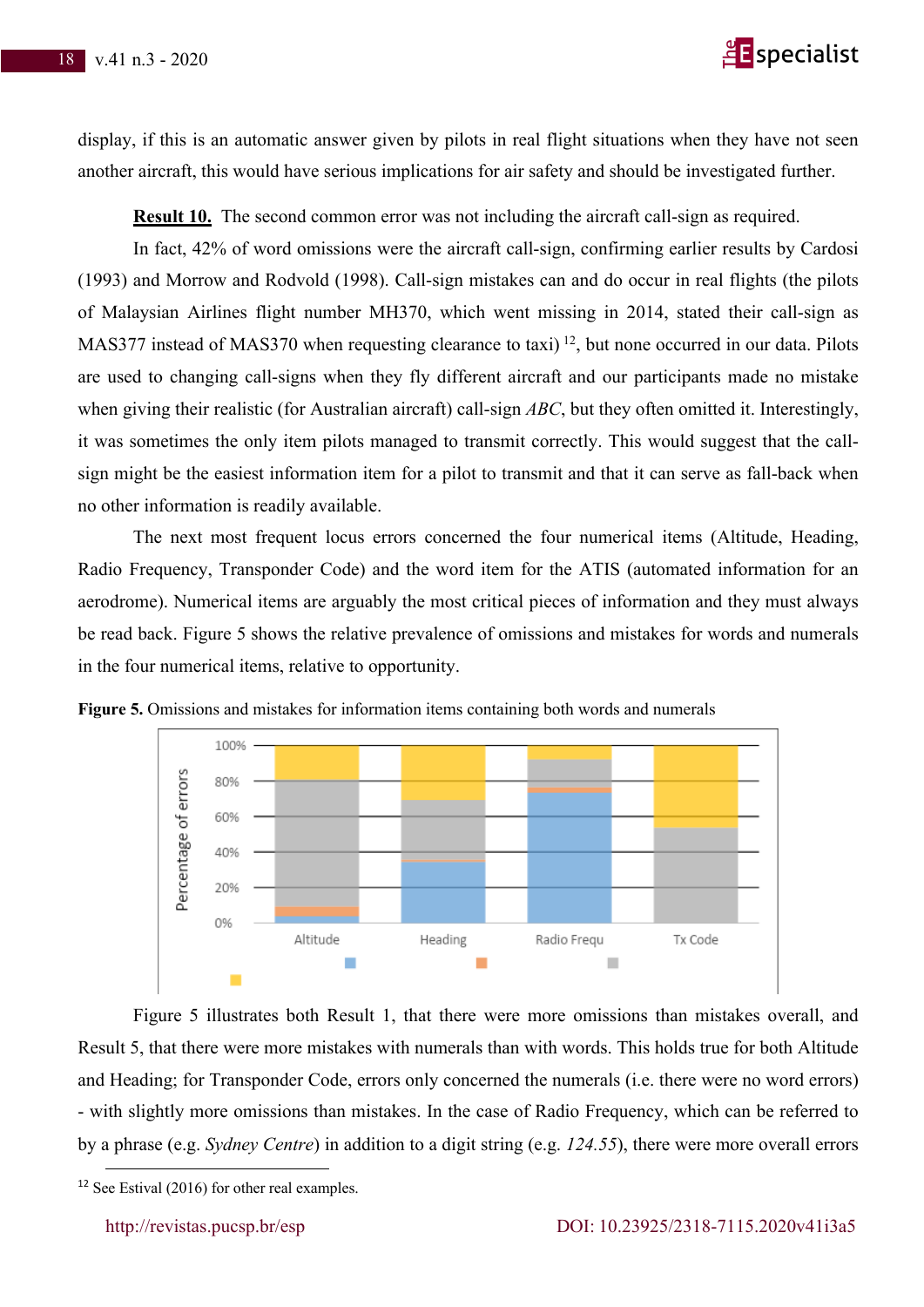# **E** specialist

(mistakes and omissions) on words than on numerals but again more mistakes with numbers than with words (such a rare word mistake could be *Camden* instead of *Canberra* as in example (8)), that is there were more omissions with the name of the radio station than with the digit string (which is obligatory).



**Figure 6**. Word omissions and mistakes for information items containing only words, relative to opportunity

Figure 6 shows the relative prevalence of omissions and mistakes in the non-numerical items (i.e. containing only words), relative to opportunity. With a vocabulary as limited as that of Aviation English, words are certainly more memorable than the almost infinite range of numbers required for numerical items. Even where the numerical range for an item (e.g. a maximum of 360 degrees for heading) is limited, the number of possible and plausible numbers is much larger than the choice of words (e.g. 'Turn', or 'maintain'). The required pronunciation for numbers (e.g. 'one two four five five' for 124.55) helps with number recognition and avoids confusion but does not help with memory. The conclusion however cannot be to replace all numerals with lexical items. In a technical environment such as aviation, numerical values are necessary and more precise. Although it might be tempting to conclude from Figure 5 that radio station names should be used rather than digit strings, the numerical value is still required to dial the correct station and correct repetition of the name is no guarantee that the correct number would be dialled. Of course, correctly reading back an assigned altitude or heading is no guarantee the correct action will follow either, but correct readback at least ensures that the correct information has been shared.

#### **3.4. Multiple errors**

Multiple errors in a call indicate some communication impairment. Table 5 gives the number of calls with two or more errors and the mean number of errors per call for each flight (all pilots combined). While there was no significant difference between the A and B flights for *Speech rate* and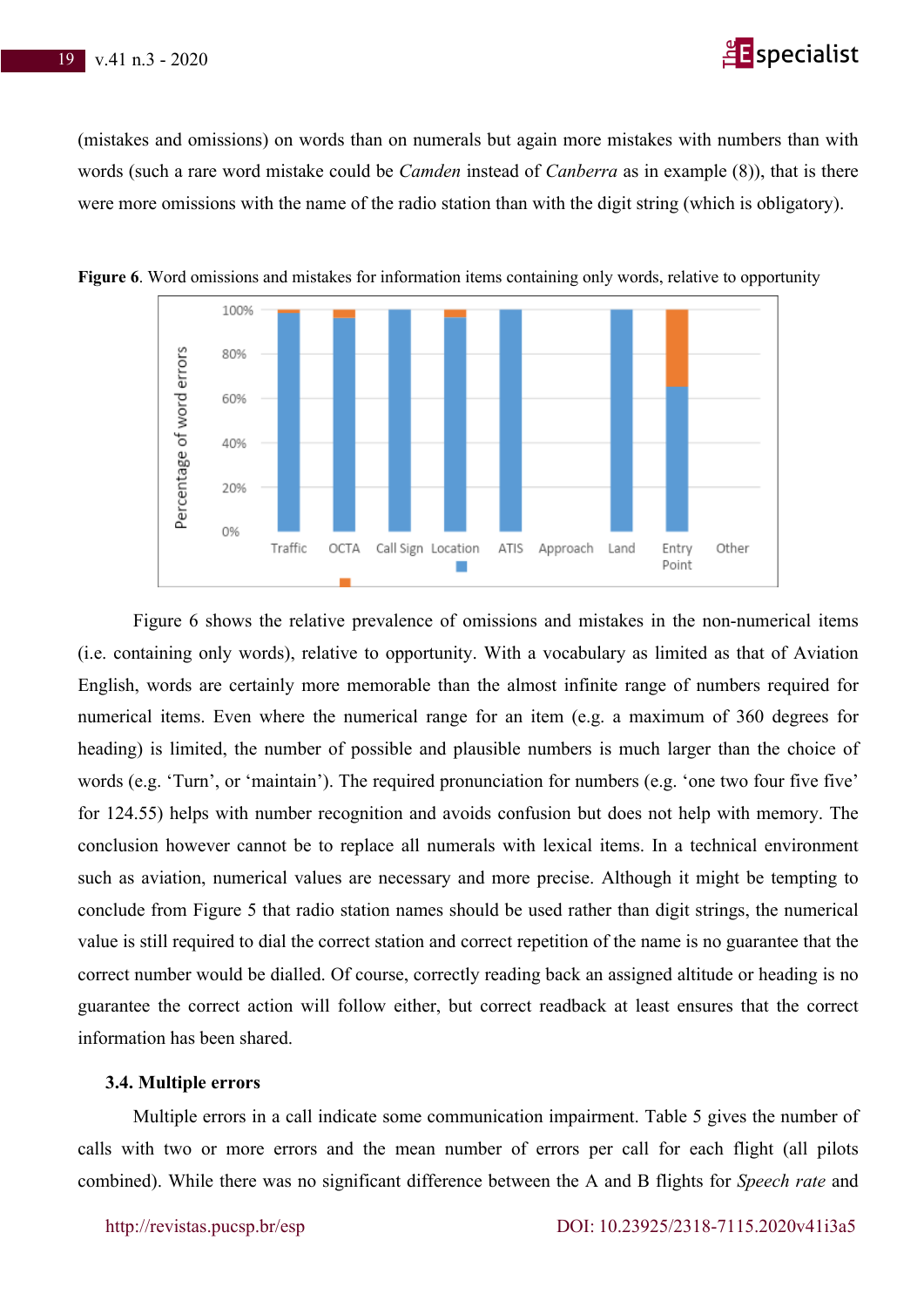

*Congestion*, a paired samples *t*-test attested to the significant difference for *Information Density* (average mean error of 4.69 (SD = 3.03) for Flight 2A and 7.24 (SD = 2.77) for Flight 2B;  $(t(17)$  = 2.660,  $p = .018$ )) and for *Workload* (average mean error of 3.87 (SD = 1.88) for Flight 3A and 5.82 (SD  $= 2.32$ ) for Flight 3B; ( $t(17) = 3.084$ ,  $p = .008$ )). This confirms results at call and item levels for the negative impact of *Information Density* and *Workload* on pilots' communication ability (MOLESWORTH; ESTIVAL, 2015; ESTIVAL; MOLESWORTH, 2016).

|                            | <b>Speech rate</b> |      |      | <b>Information density</b> | Workload |      | Congestion |     |
|----------------------------|--------------------|------|------|----------------------------|----------|------|------------|-----|
|                            | F1A                | F1B  |      | F2B                        | F3A      | F3B  | F4A        | FAB |
| Number of calls with $\ge$ | 64                 | 56   | 75   | 123                        | 58       | 99   | 32         | 29  |
| 2 errors                   |                    |      |      |                            |          |      |            |     |
| Mean errors per call       | 3.76               | 3.50 | 4.69 | 7.24                       | 3.87     | 5.82 | 2.00       |     |

**Table 5.** Radio calls with more than 2 errors

#### **4. Discussion**

The flight simulator experiments initially aimed to assess the impact of four conditions (speech rate, information density, workload and radio congestion) on the communication accuracy of pilots with different language backgrounds (NES/NNES) and varying flight training levels. The new results reported here, however, confirm complex interactions that go beyond language background, between factors such as cognitive load, speech rate, and information density and the nature (omissions or mistakes) and category (words or numerals) of errors. As expected, mistakes with numerals were more common than with lexical words (Result 5). The most important finding was that increased information density in ATC transmissions led to an increase in mistakes with numerals in pilots' readbacks (Result 8), whereas increased pilot workload led to an overall increase in errors but had no effect on the nature (Result 2) or category (Result 6) of error. As expected, mistakes with numbers increased when several numbers were involved in one dialogue turn and when these numbers could be confused, for instance a Heading of *110* (degrees) and a Radio Frequency starting with *11*, such as *118.7*.

The analysis of the locus of errors revealed a high number of call-sign omissions (Result 10). This may not seem an important error, but call-signs allow ATC to distinguish between aircraft. Additional ATC requests for identification increase radio congestion, potentially preventing other aircraft from making urgent or even emergency calls, and causing confusion or distraction for other pilots. Call-sign mistakes did not occur in our data, but confusion of call-signs is recognised as a major cause of errors in spite of the phonetic alphabet and specified pronunciation for letters and numbers (ATSB, 2009; EUROCONTROL, 2006b; CARDOSI, 1993; MORROW; RODVOLD, 1998).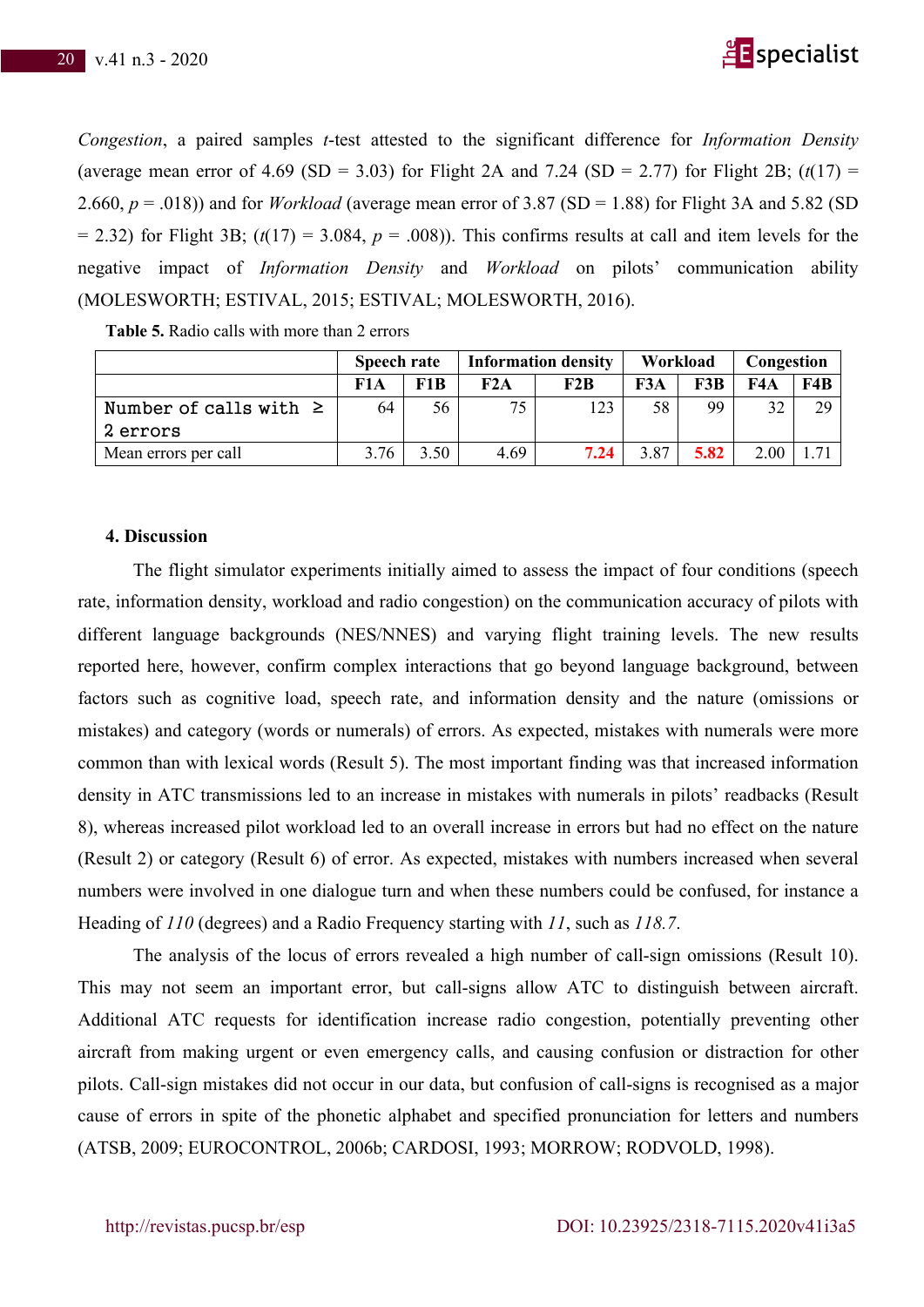

Language background, flight hours and pilot qualifications were independent variables for this study. An important result is that the pilots' language background was not correlated with either the category of error (words or numerals) or the locus of error (item type); the only differences between NES and NNES pilots (Result 4) concerned the nature of error (omissions or mistakes) in one condition (increased ATC speech rate). Another important result is that the number of flight hours was not significant, but the level of qualification was significant (Result 3.2). Together, these findings present important implications from a cognitive perspective and for aviation training and language teaching.

## **4.1. Cognitive implications**

The finding that the nature of error only varied with increased information density (Result 2) suggests that different cognitive processes are engaged for communication and for other flying tasks. Pilots obviously can and do perform several tasks simultaneously; however, when the cognitive resources required for these tasks exceed the resources available, performance degrades. In Baddeley's Multicomponent Model of Working Memory (BADDELEY, 2000) tasks such as fuel calculation involve the executive function of working memory while communication tasks involve the phonological loop component of working memory. Such a model would explain why the increased workload of performing fuel calculations while continuing to fly the aircraft and communicate with ATC affected the frequency of communication errors but not the nature of those errors in Flight 3B.

## **4.2. Implications for aviation language training**

This study presents implications for how communication is taught in flight training. The overall poor communication for GA (average accuracy of 58% in terms of correct calls, as shown in Table 3) seems to indicate that aviation radio communication is very difficult or that GA pilots are not adequately trained, or both. Indeed, communicating over the radio is challenging and learning a restricted code such as Aviation English requires paying attention to turn-taking protocol, unusual phraseology and pronunciation. For NNES pilots, it is more challenging than learning English for everyday conversation and more difficult than speaking over the telephone. All student pilots rehearse their calls on the ground and, when flying or navigating becomes difficult, they often ask their instructor to make the calls for them. The significant impact of qualification level, rather than flight hours, on communication accuracy would indicate that in order to reduce the number of communication errors, the quality of training needs to be improved. The finding that all pilots are less likely to make a mistake than an omission, but that higher qualified pilots (CPL or higher licence) are even less likely to make mistakes (Result 3.2) also suggests that quality of training is important for quality of communication. Future research should examine which parts of the CPL curriculum could account for this difference and might be applied at the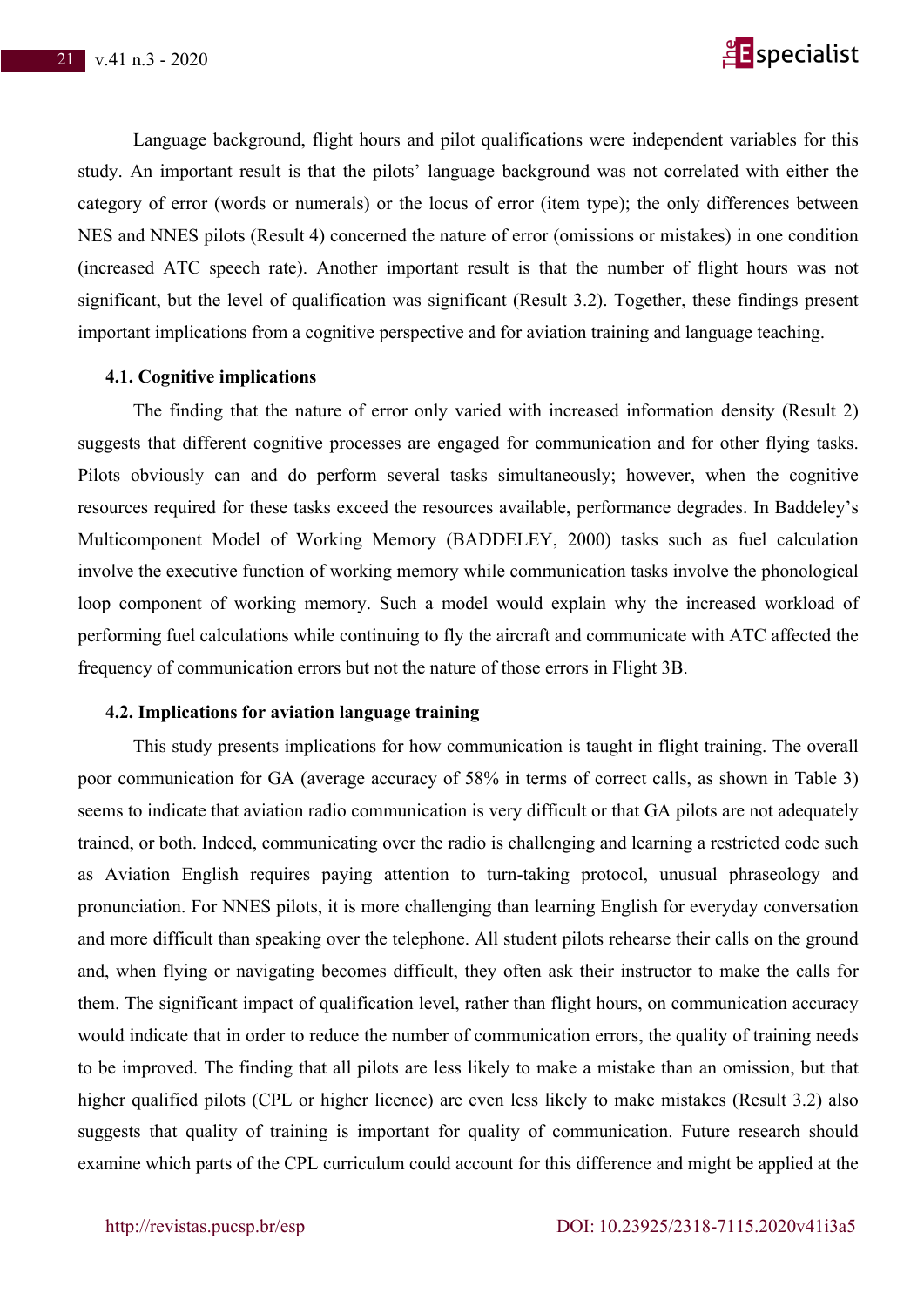

lower level. The insistence on professionalism early in the training could be a factor that might translate into language teaching contexts.

The finding that low qualified NES pilots made more mistakes than high qualified NES pilots, whereas low qualified NNES pilots tended to remain silent (Result 4) requires further interpretation. A plausible explanation could be that early NNES pilots have a greater awareness of the limitations of their communication skills, resulting in a reluctance to speak when not certain how to respond. This difference between NNES and NES pilots suggests different approaches to their training: NNES need to be encouraged to use the radio rather than chastised for their mistakes, but NES need to be taught not to press the push-to-talk button too quickly and start to speak too early. NES need to be reminded to think before they speak until they have mastered both flying and aviation communication skills; indeed, pilots are taught to prioritize tasks and, as summarised in the often-used adage 'Aviate, Navigate, Communicate', communication must come last. When NNES have acquired greater aviation skills, however, they need to be reminded to be cautious and not to feel overconfident about their radiotelephony skills

An important question for Aviation English teachers, flight and ATC instructors and examiners, is what level of English proficiency is required and whether Aviation English with its specific phraseology for radiotelephony is sufficient. Mell (2006) showed that spontaneous unscripted native English is not appropriate in an NNES aviation environment while Drury and Ma (2002) found that 'native English speakers should be taught how to communicate simply, slowly and precisely with their non-native English speaking colleagues'. The logical consequence that Aviation English training should be explicitly provided to NES as well as to NNES pilots and that testing of NES pilots should include the ability to communicate with NNES pilots and ATC has become an important topic for researchers (ESTIVAL; FARRIS; MOLESWORTH, 2016; KIM, 2012). Although advocated by the regulator (ICAO, 2010) it is not yet general practice in the industry (ESTIVAL, 2018, 2019). Our study shows that NES and NNES pilots make similar errors and thus supports the key argument in recent ELF research (SEIDLHOFER, 2011) that the onus of adjusting to ensure successful communication has to be shared by NES and NNES, and the suggestion by Clark (2017) that viewing Aviation English as a lingua franca would "help to remove the 'ownership' that native English speakers feel over English".<sup>13</sup>

Finally, we must take into account the effect of the noisy cockpit environment (80db for Commercial Aviation and up to 95db for General Aviation). Noise makes it more difficult for any listener to understand speech but is especially detrimental for NNES listeners (SHIMIZU;

<sup>&</sup>lt;sup>13</sup> As pointed out by one anonymous reviewer, though, one aspect of ELF that cannot apply in a high-stakes context is the suggestion that if you do not understand something, you should 'let it pass' until you come across information you do understand (FIRTH, 1996, p.243)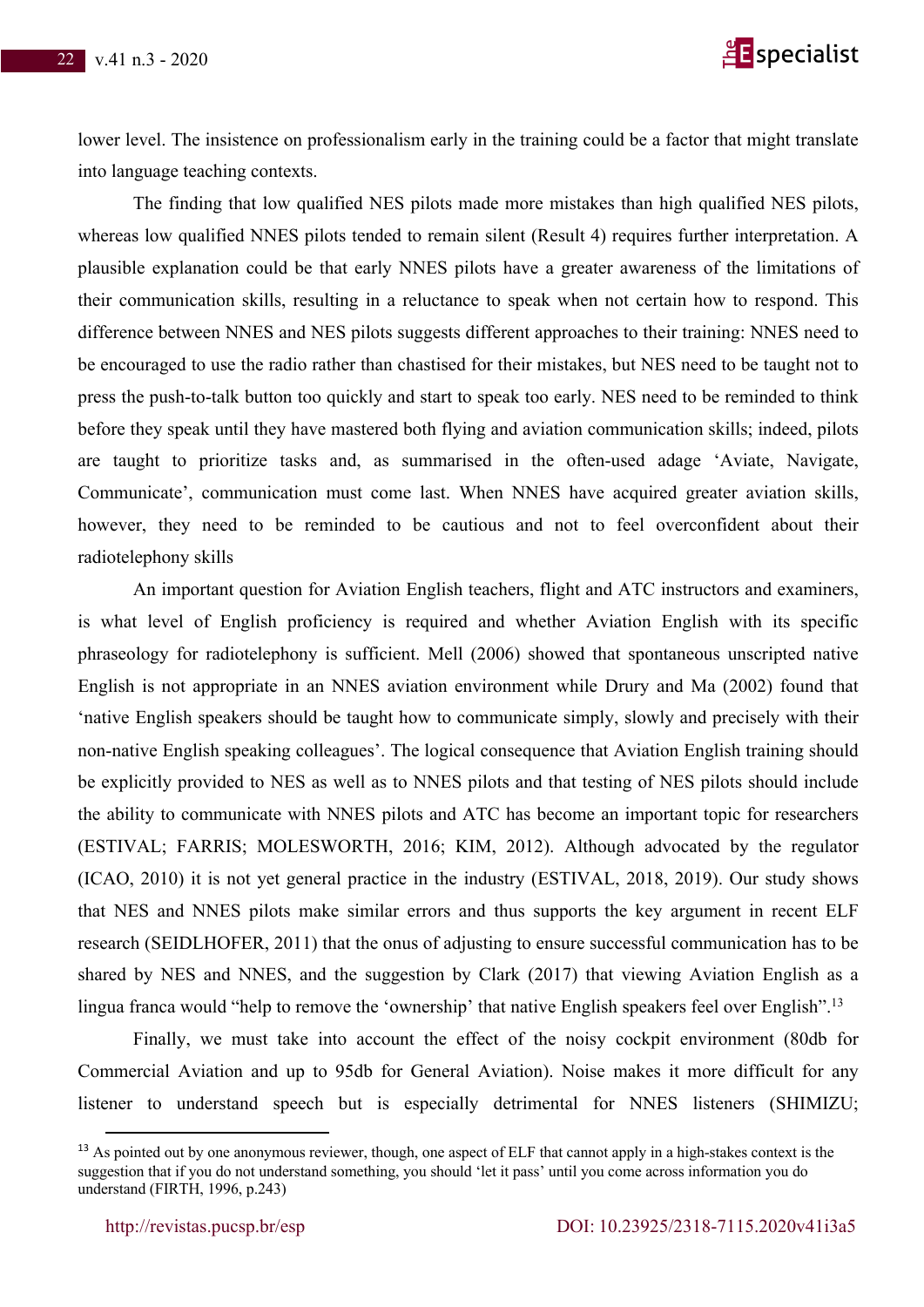

MAKISHIMA; YOSHIDA; YAMAGISHI, 2002; GAT; KEITH, 1978). Radio transmission, resulting in a degraded speech signal even with high-quality noise-cancelling headsets (MOLESWORTH; BURGESS; GUNNELL; LOFFLER; VENJAKOB, 2014; JANG; MOLESWORTH; BURGESS; ESTIVAL, 2014) further compounds aviation communication problems and may increase the confusability of sounds in ATC instructions, as between 'maintain' and 'vacate' or, even with the required pronunciation, between 'NI-ner TOU-sand' (9000) and 'FI-fe TOU-sand' (5000). This points to the importance of context and physical environment in language training for specific purposes.

# **4.3. Implications for language teaching**

Training organisations often assume that communication skills develop as a result of exposure, but we have shown that the number of flight hours was not as important as pilot qualification (indeed not a significant factor). We propose that this is due to the more rigorous training and the amount of studying required for higher pilot qualifications. For language teaching, this would suggest that the sheer number of hours of practice in a language lab or a classroom, or even of immersion in a language environment, is not sufficient to guarantee proficiency. Two other factors, quality of teaching and the student's personal efforts, may have a greater effect on a student's achievements. The better communication of pilots with professional qualifications also suggests that students' motivation and personal goals are important factors, and we would expect that the motivations for studying a language have a similar effect on learning outcomes (see DÖRNYEI; USHIODA, 2009). The finding that low qualified NNES pilots tended to remain silent (Result 4) also has implications for language training and the assumptions instructors may make about quiet students' abilities, as silence could indicate an avoidance strategy (KLEINMANN, 1977) rather than ignorance.

#### **Conclusions and Future Research**

This paper builds on previous results concerning the frequency of errors in pilots' transmissions during communication with ATC and presents new results on the nature (omissions or mistakes), category (words or numerals) and locus (item types) of those errors. Besides the importance of these findings for air safety, there are wider implications for language production and language processing and for cognition under challenging conditions, such as increased workload and difficult communication. From a linguistic point of view, words and numerals offer different opportunities for errors, and give rise to different types of errors. From a cognitive point of view, omissions and mistakes seem to reflect different processes, with different implications for training and for managing workload during operations. Finally, from an operational perspective, a different locus of error (e.g. call-sign or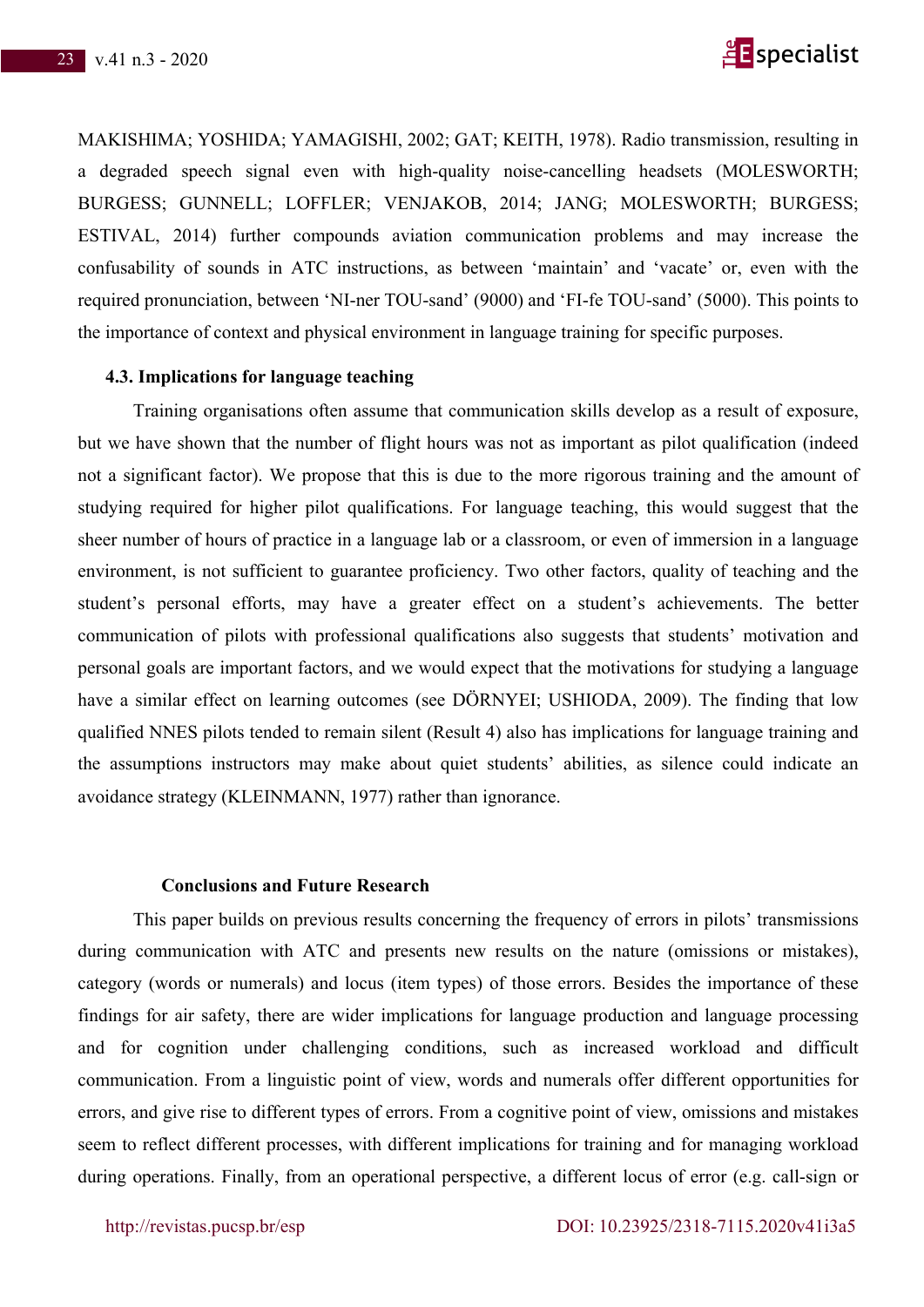

altitude) has different implications for aviation safety (frequency congestion or potential mid-air collision).

The findings presented here allow us to make some practical suggestions: for pilots to guard against errors by writing down information and requesting repetition of long instructions; and for ATC who notice omissions or mistakes in a pilot's transmissions to give that pilot more time to respond, or slow down and reduce the amount of information. We also found that although, as expected, NES pilots usually made fewer errors than NNES pilots, the NNES/NES distinction was confounded by other factors: the challenges posed by higher information density and greater pilot workload offset the native language advantage, while ATC speech rate had a significant impact only on low qualified NNES pilots.14 This specific finding strongly supports existing practices, and the ICAO recommendation that the speech rate of radiotelephone operators not exceed 100 words per minute (ICAO, 2001). Our findings provide further support for the recommendations of Clark (2017), based on an analysis of incident reports, regarding complexity and length of ATC messages and ATC speech rate, and especially the suggestion to "pursue research into an 'ideal' speech rate for [UK] controllers speaking with pilots with ICAO Level 4 proficiency".

Following our analysis of the effect of four conditions on pilots' communication accuracy, we still need to investigate how these variables interact, e.g. high pilot workload and fast ATC speech rate or high pilot workload and high information density. Another question is how the accent of pilots and ATC might affect communication and the possible interaction between accent and workload. Indeed, Farris, Trofimovich, Segalowitz, and Gatbonton (2008) found that low proficiency NNES pilots repeated messages less accurately and that their speech was perceived as more accented in a high workload condition, while Estival and Molesworth (2012) reported that pilots' perception of communication difficulties changed with the arrival of an ATC speaking an outer circle English variety.

While a possible limitation of the experimental setup is the well-known observer paradox (LABOV, 1972), it is less of a factor for flight simulator experiments, as pilots always know they are under observation, both by ATC and by other pilots on the same frequency. Another limitation might be that the flight simulator only approximates real flying conditions, with little risk of adverse consequences for the pilots and no possibility of repetition by ATC. The lack of physical risk may indeed explain some of the deviations found in the responses to traffic information. As pointed out by Cardosi (1993) however, an analysis of real live communications "cannot provide a suitable data base for extensive error analysis, since the frequency of errors is small relative to the total number of

<sup>&</sup>lt;sup>14</sup> This does not mean that ATC speech rate never has any effect on highly qualified NNES commercial pilots, only that in our data it was only significant for low qualified NNES pilots.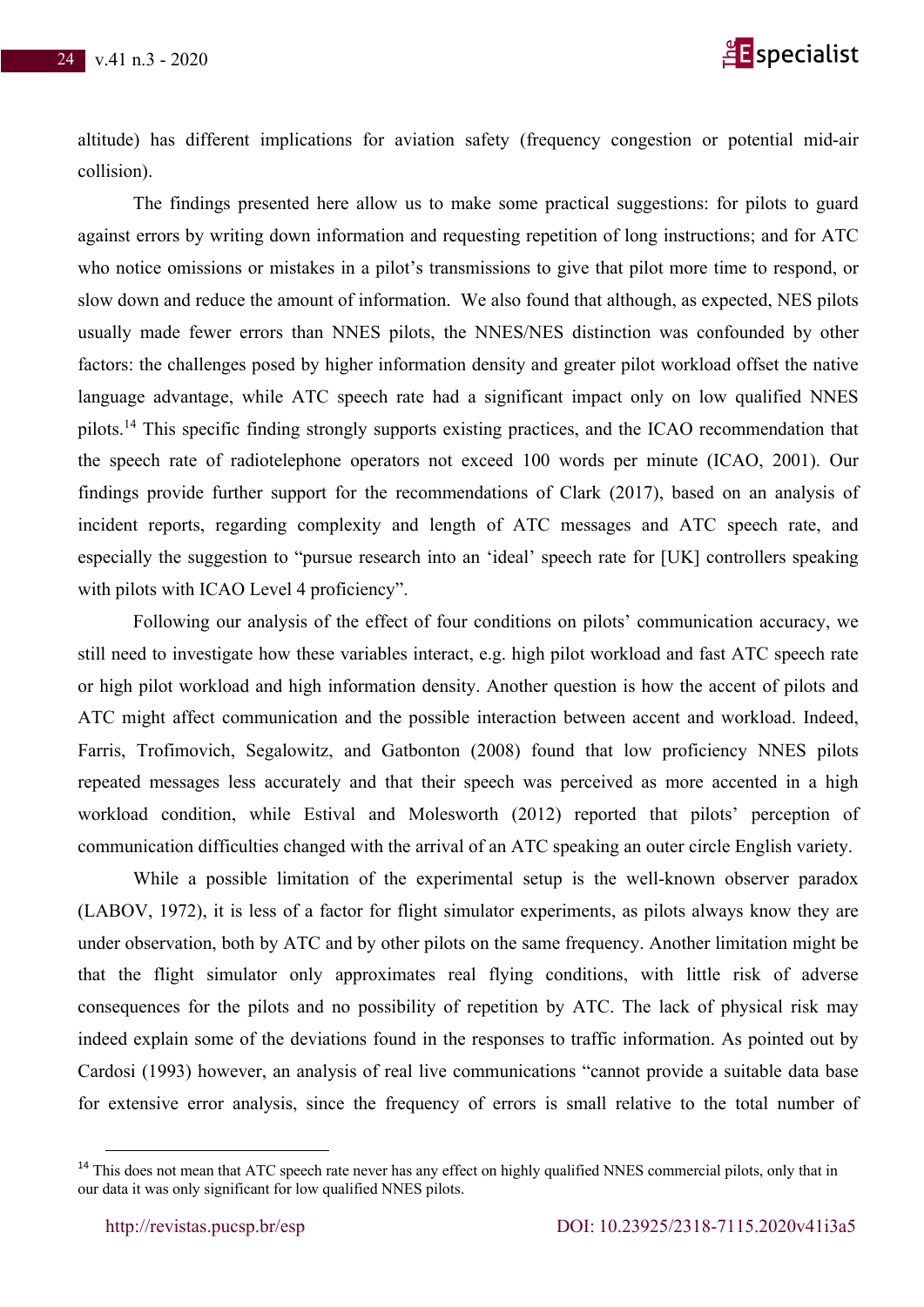

transmissions." Indeed the 43% error rate reported for GA was at the call level for all types of errors, including single call-sign omissions (MOLESWORTH; ESTIVAL, 2015). Controlled experiments in a flight simulator provide useful data for the analysis of errors under different conditions and reveal errors which would not be so apparent in the wild (HUTCHINS, 1995), i.e. the operational environment. This study is an example of a carefully designed experiment to identify what goes wrong and why in a very specific domain of language use. Such experiments are not commonly undertaken but would provide a strong evidence-base for ESP teaching. The results of this particular study could also inform the kinds of tasks and task conditions which could be included in the assessment of language proficiency for radiotelephony communication.

# **Acknowlegements**

The authors acknowledge the support of the MARCS Institute, whose grant to Estival made this research possible. We would like to thank Mr David Maddock for the time spent recording the ATC messages, Mr Raymond Jang for assisting with the collection of data, and Ms Annie Zhou and Mr Dimuth Seneviratne for their help transcribing the communication recordings. We would also like to thank those pilots who volunteered their time to complete the research. Finally, we thank A/Prof Catherine Elder, Dr Hyejeong Kim, Prof Denis Burnham, and Dr Julia Trippe for insightful comments on earlier versions of this paper, and two anonymous reviewers.

## **References**

AGENZIA NAZIONALE PER LA SICUREZZA DEL VOLO. 2004. Accident involved aircraft Boeing MD-87, registration SE-DMA and Cessna 525-A, registration D-IEVX Milano Linate airport October 8, 2001. Rome, Italy.

AIP. 2005. Aeronautical Information Publication. edited by Airservices Australia. Canberra, Australia: Airservices Australia.

ATSB. 2009. Perceived threats, errors and safety in aerial work and low capacity air transport operations. Canberra, Australia: Australian Transport Safety Bureau.

BADDELEY, A.D. 2000. The episodic buffer: a new component of working memory? Trends in Cognitive Science 4.11: 417-423.

BARSHI, I.; C. FARRIS. 2013. Misunderstandings in ATC Communication. Ashgate Studies in Human Factors for Flight Operations. Farnham, England: Ashgate.

BIESWANGER, M. 2013. Applied Linguistics and Air Traffic Control: Focus on Language Awareness and Intercultural Communication. In HANSEN-SCHIRRA, S.; K. MAKSYMSKI (Eds.). Aviation

Communication: Between Theory and Practice. Frankfurt/Main, Germany: Peter Lang Verlag. p. 15-32. ------------. 2016. Aviation English: Two distinct specialised registers? In SCHUBERT, C.; C.

SANCHEZ-STOCKHAMMER (Ed.). Variational text linguistics: Revisiting register in English. Berlin: DeGruyter, p. 67-85.

BOROWSKA, A. 2017. Avialinguistics: The study of language for aviation purposes. Frankfurt am Main: Peter Lang.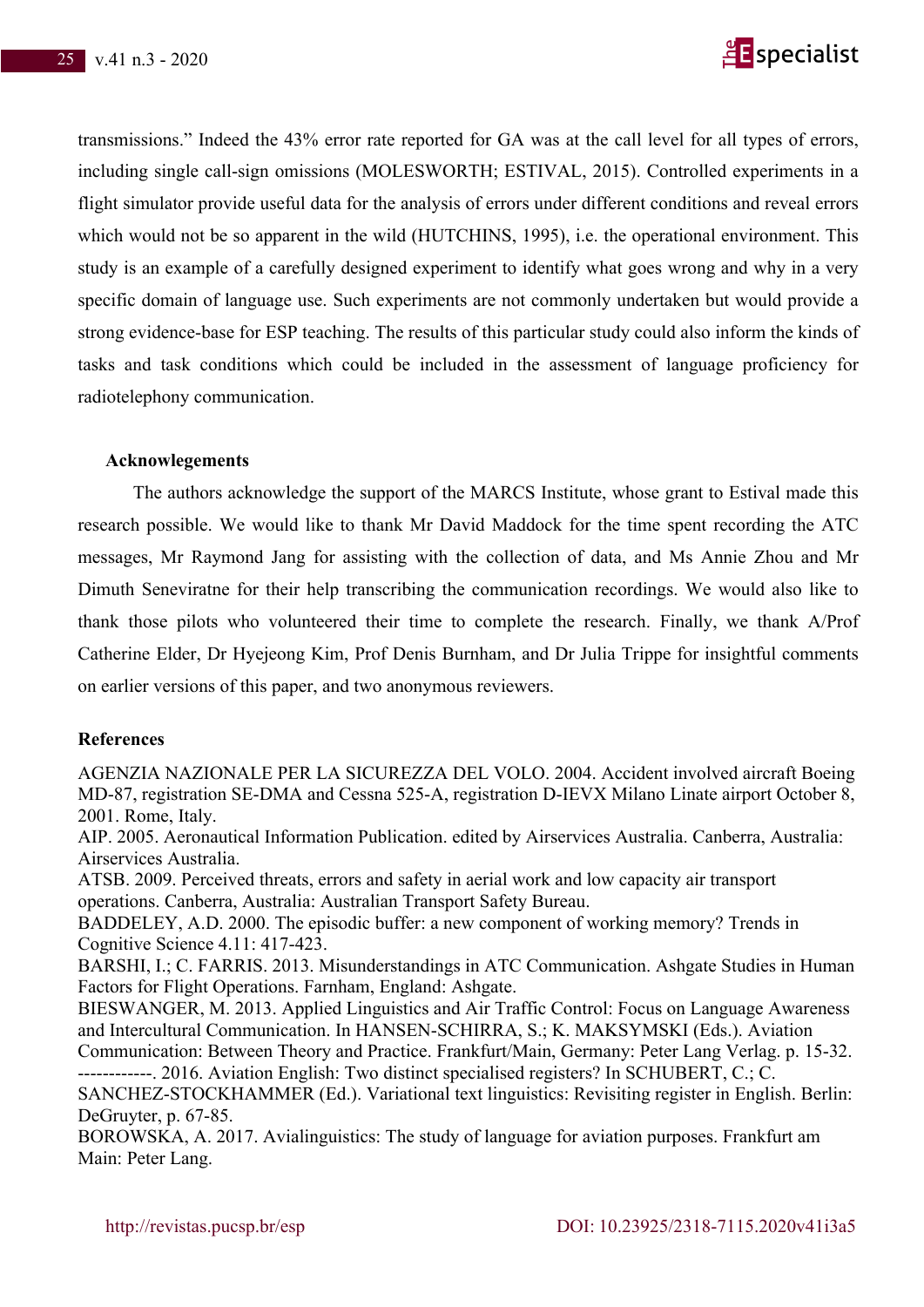

BURKI-COHEN, J. 1995. Analysis of tower ground controller-pilot voice communication. Washington DC, USA: Federal Aviation Administration.

CARDOSI, K.M. 1993. An analysis of en route controller-pilot voice communications. Cambridge, MA, USA: Federal Aviation Administration.

CLARK, B. 2017. Aviation English Research Project: Data analysis findings and best practice recommendations. Civil Aviation Authority (Civil Aviation Authority). Available at:

<https://publicapps.caa.co.uk/modalapplication.aspx?catid=1&pagetype=65&appid=11&mode=detail&i  $d=7802$ .

COHEN, J. 1988. Statistical power analysis for behavorial sciences. New York, USA: Lawrence Erlbaum.

CUSHING, S. 1994. Fatal words: Communication Clashes and Aircraft Crashes. Chicago, IL, USA: University of Chicago Press.

CUTLER, A. (Ed.) 1982. Slips of the tongue and language production. Vol. 19-7/8 [Special issue of *Linguistics*]: Mouton.

DÖRNYEI, Z.; E. USHIODA (Eds.) 2009. Motivation, language identity and the L2 self. Bristol, UK.: Multilingual Matters.

DRURY, C.G.; J. MA. 2002. Language Error Analysis - Report on Literature of Aviation Language Errors and Analysis of Error Databases. Report prepared for the FAA. University of Buffalo, State University of New York, USA.

ESTIVAL, D. 2016. Aviation English: A linguistic description. In: ESTIVAL, D.; C. FARRIS; B. MOLESWORTH (Ed). Aviation English: A lingua franca for pilots and air traffic controllers. New York: Routledge, p. 22-53.

\_\_\_\_\_\_\_\_. 2018. What Should We Teach Native English Speakers? International Civil Aviation English Association (2018) Conference, Daytona Beach, Florida, USA. Available at: <https://commons.erau.edu/icaea-workshop/2018/proceedings/>.

. 2019. Aviation English Training for Native English Speakers: Challenges and Suggestions. International Civil Aviation English Association (2019), Tokyo, Japan. Available at: <https://commons.erau.edu/icaea-workshop/2019/proceedings/1/>.

ESTIVAL, D.; C. FARRIS; B.R.C. MOLESWORTH. 2016. Aviation English: A lingua franca for pilots and air traffic controllers. In: PALTRIDGE, B.; S. STARFIELD. (Ed.). Routledge Research in English for Specific Purposes. London, UK: Routledge.

ESTIVAL, D.; B.R.C. MOLESWORTH. 2009. A Study of EL2 Pilots Radio Communication in the General Aviation Environment. Australian Review of Applied Linguistics. 32.3: 24.1-24.16.

ESTIVAL, D.; B.R.C. MOLESWORTH. 2012. Radio Miscommunication: EL2 Pilots in the Australian General Aviation environment. Linguistics and the Human Sciences. 5.3: 351-78.

ESTIVAL, D.; B.R.C. MOLESWORTH. 2016. Native English speakers and EL2 pilots : an experimental study. In Aviation English: A Lingua Franca for Pilots and Air Traffic Controllers, In Routledge Research in English for Specific Purposes. London, UK: Routledge, p. 140-181. EUROCONTROL. 2006a. European Action Plan for Air Ground Communications Safety, Edition 1.0, May 2006. Brussesl, Belgium: EUROCONTROL.

\_\_\_\_\_\_\_\_\_\_\_\_\_\_\_. 2006b. Air-ground Communication Safety Study: Causes and Recommendations (Report # DAP/SAF 2006-09). Brussels, Belgium: European Organisation for the Safety of Air Navigation.

FARRIS, C.; P. TROFIMOVICH; N. SEGALOWITZ; E. GATBONTON. 2008. Air Traffic Communication in a Second Language: Implications of Cognitive Factors for Training and Assessment. TESOL Quarterly. 42.3: 397-410.

FIRTH, A. 1996. The discursive accomplishment of normality: on 'lingua franca' English and conversation analysis. Journal of Pragmatics. 26.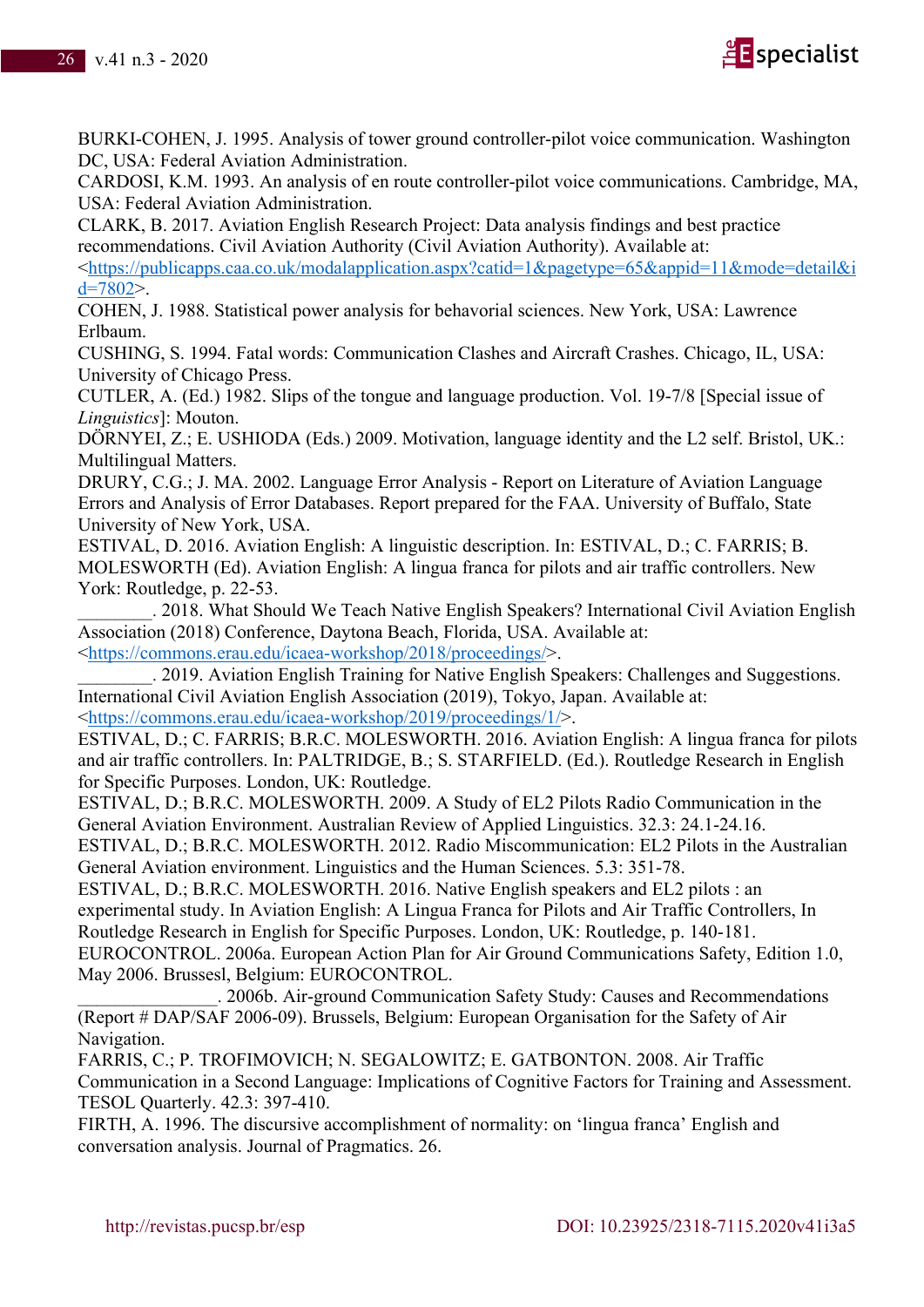

GAT, I.B.; R.W. KEITH. 1978. An effect of linguistic experience. Auditory word discrimination by native and non-native speakers of English. Audiology and Neurotology. 14.4: 339-345.

GOGUEN, J.; C. LINDE. 1983. Linguistic Methodology for the Analysis of Aviation Accidents. Ames Research Center, Moffett Field, California, USA: NASA Contract Report 3741.

HUTCHINS, E. 1995. Cognition in the Wild. Cambridge, MA, USA: MIT Press.

ICAO. 2001. Aeronautical Communications. Annex 10 to the Convention on International Civil Aviation. Montreal, Canada.

\_\_\_\_\_. 2010. ICAO Doc 9835. Manual on the Implementation of ICAO Language Proficiency Requirements, 2nd Edition. Chicago, USA: International Civil Aviation Organization.

. 2016. Annex 10 to the Convention on International Civil Aviation: International Standards and Recommended Practices and Procedures for Air Navigation Services, 7th edition. Montreal, Canada: International Civil Aviation Organization.

JANG, R.; B.R.C. MOLESWORTH; M. BURGESS; D. ESTIVAL. 2014. Improving Communication in General Aviation through the use of Noise Cancelling Headphones. Safety Science. 62: 499-504. KIM, H. 2012. Exploring the construct of aviation communication: A critique of the ICAO language proficiency policy. Ph.D., Linguistics and Applied Linguistics, The University of Melbourne.

KIM, H.; R. BILLINGTON. 2016. Pronunciation And Comprehension In English As A Lingua Franca Communication: Effect Of L1 Influence In International Aviation Communication. Applied Linguistics: 1-25. Available at: <https://doi.org/10.1093/applin/amv075>.

KIM, H.; C. ELDER. 2009. Understanding aviation English as a lingua franca: Perceptions of Korean aviation personnel. Australian Review of Applied Linguistics. 32: 23.1-23.17.

KLEINMANN, H.H. 1977. Avoidance behaviour in adult second language acquisition. Language Learning. 27: 93-107.

LABOV, W. 1972. Sociolinguistic Patterns. Philadelphia, PA, USA: University of Pennsylvania Press. MELL, J. 2006. Emergency Calls - Messages out of the blue.

MODER, C.L. 2013. Aviation English. In Paltridge, B.; S. Starfield (Ed.). The Handbook of English for Specific Purposes, Malden MA, USA: Wiley Blackwell, p. 227-242.

MOLESWORTH, B.R.C.; M. BURGESS. 2013. Improving intelligibility at a safety critical point: In flight cabin safety. Safety Science. 51: 11-16.

MOLESWORTH, B.R.C.; M. BURGESS; B. GUNNELL; D. LOFFLER; A. VENJAKOB. 2014. The effect on recognition memory of noise cancelling headphones in a noisy environment with native and non-native speakers. Noise and Health. 16.17: 240-247.

MOLESWORTH, B.R.C.; D. ESTIVAL. 2015. Miscommunication in general aviation: The influence of external factors on communication errors. Safety Science. 73: 73-79.

MORROW, D.; A. LEE; M. RODVOLD. 1993. Analysis of problems in routine controller-pilot communication. International Journal of Aviation Psychology. 3.4: 285-302.

MORROW, D.; M. RODVOLD. 1998. Communication Issues in Air Traffic Control. In SMOLENSKY, M.W.; E.S. STEIN. (Ed.). Human Factors in Air Traffic Control. San Diego, USA: Academic Press, p. 421-456.

ORLADY, H.W.; L.M. ORLADY. 1999. Human factors in multi-crew flight operations. Aldershot, USA: Ashgate.

PALTRIDGE, B.; S. STARFIELD (Eds.) 2013. Handbook of English for Specific Purposes. Malden MA, USA: Wiley-Blackwell.

PRINZO, O.V. 2008. The computation and effects of air traffic control message complexity and message length on pilot readback performance. Measuring Behavior 2008, Maastricht, The Netherlands, August 26-29, 2008.

SAID, H. 2011. Pilots/Air Traffic Controllers Phraseology Study. Montréal, Québec: IATA. SEIDLHOFER, B. 2011. Understanding English as a Lingua Franca. Oxford, UK: Oxford University Press.